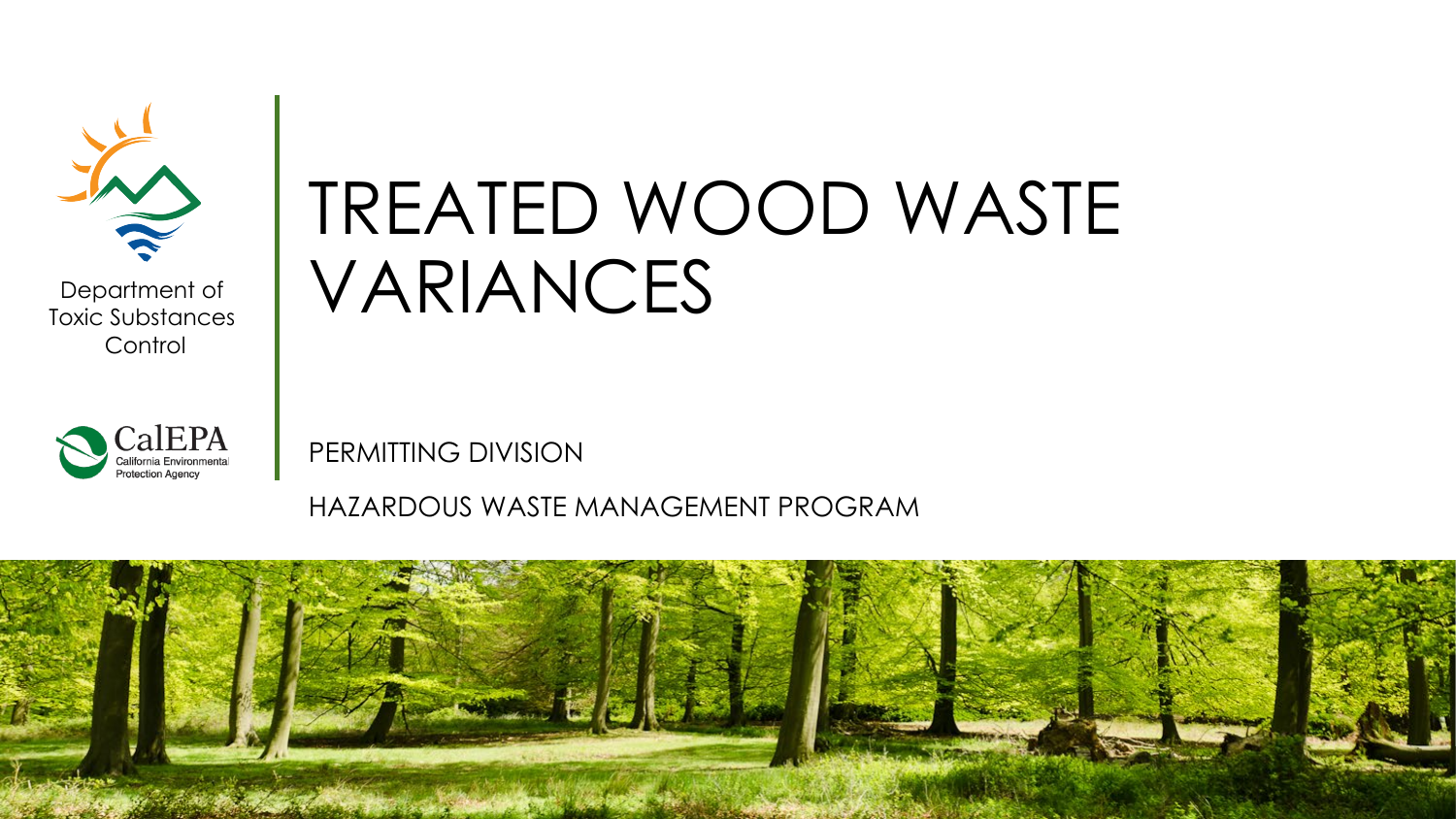#### WELCOME AND AGENDA

#### *Presentation is being recorded and will be posted to DTSC's website*

- What Has Changed?
- What Does it Mean?
- What Is DTSC Doing About It?
- Variance Application and Process
- CEQA and How It Applies
- Q&A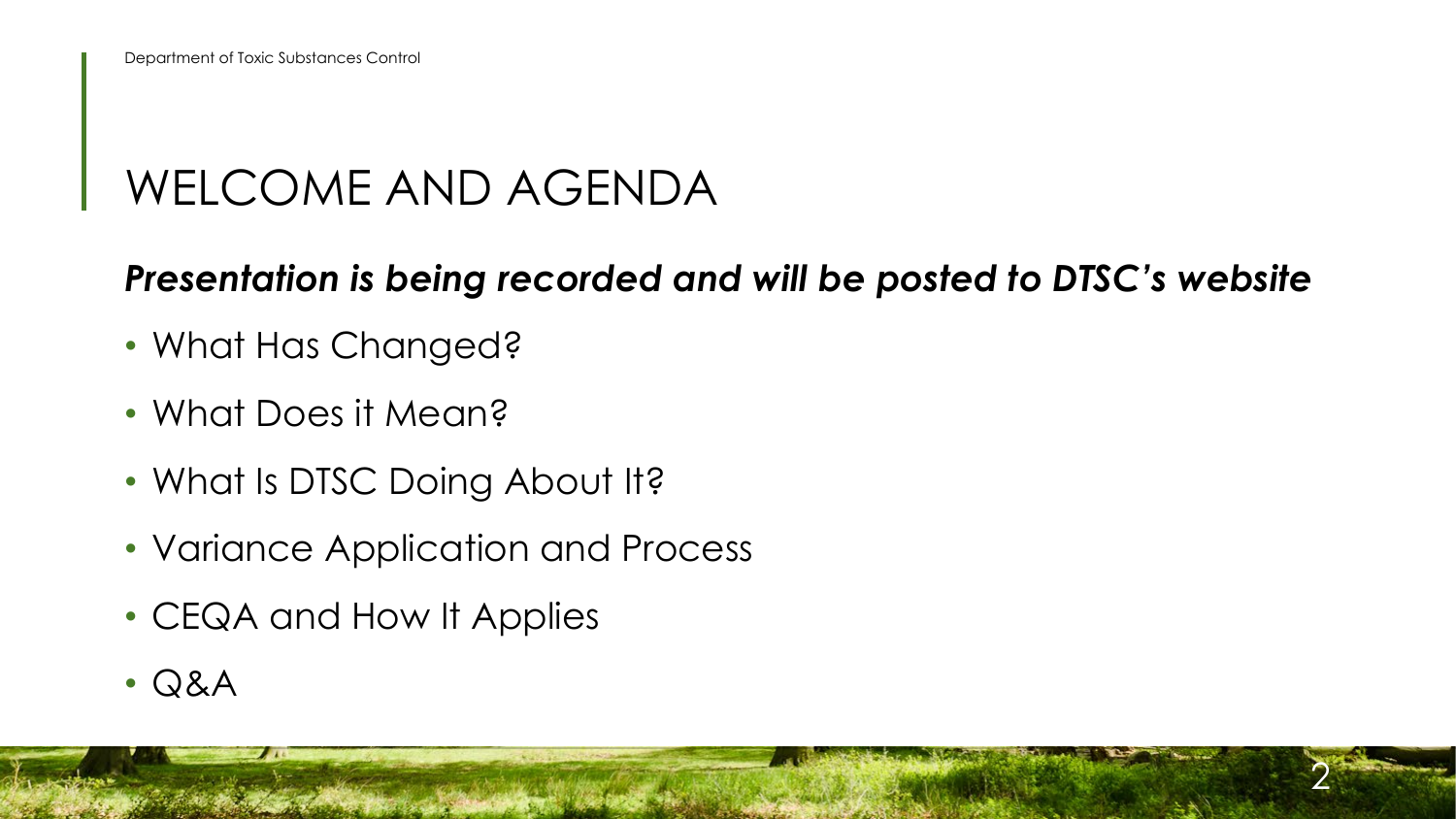Department of Toxic Substances Control

## Rizgar Ghazi, P.E.

#### DEPUTY DIRECTOR

#### HAZARDOUS WASTE MANAGEMENT PROGRAM

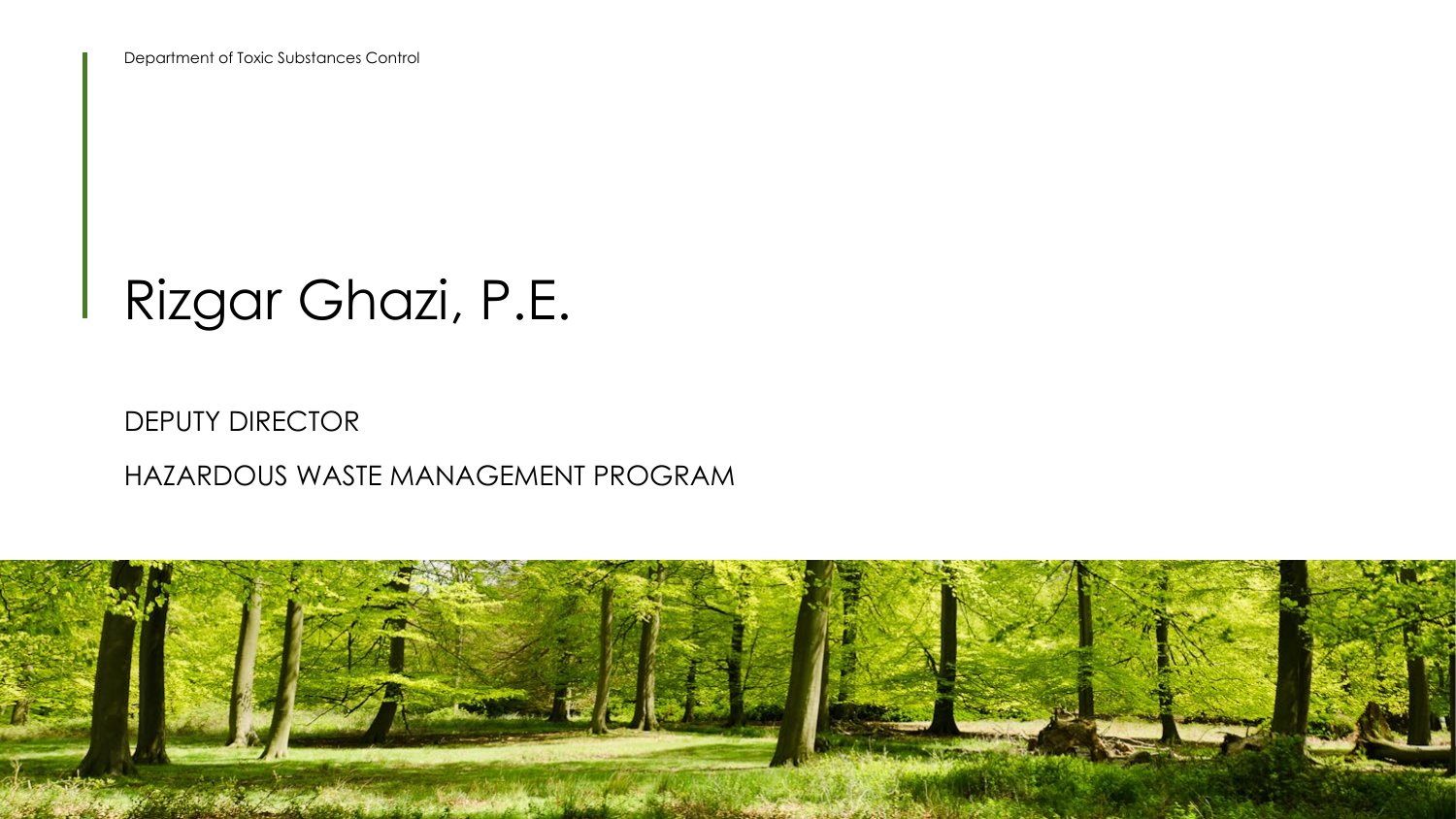#### WHAT HAS CHANGED?

- Senate Bill 68 (Galgiani, 2020) was not signed into law
- Health and Safety Code, Section 25150.7 has sunset
- • Alternative management standards for treated wood waste (TWW) in Chapter 34 of DTSC's regulations are no longer in effect

- TWW that is a hazardous waste must be managed as such
- No change to the TWW exemption for utilities (HSC 25143.1.5)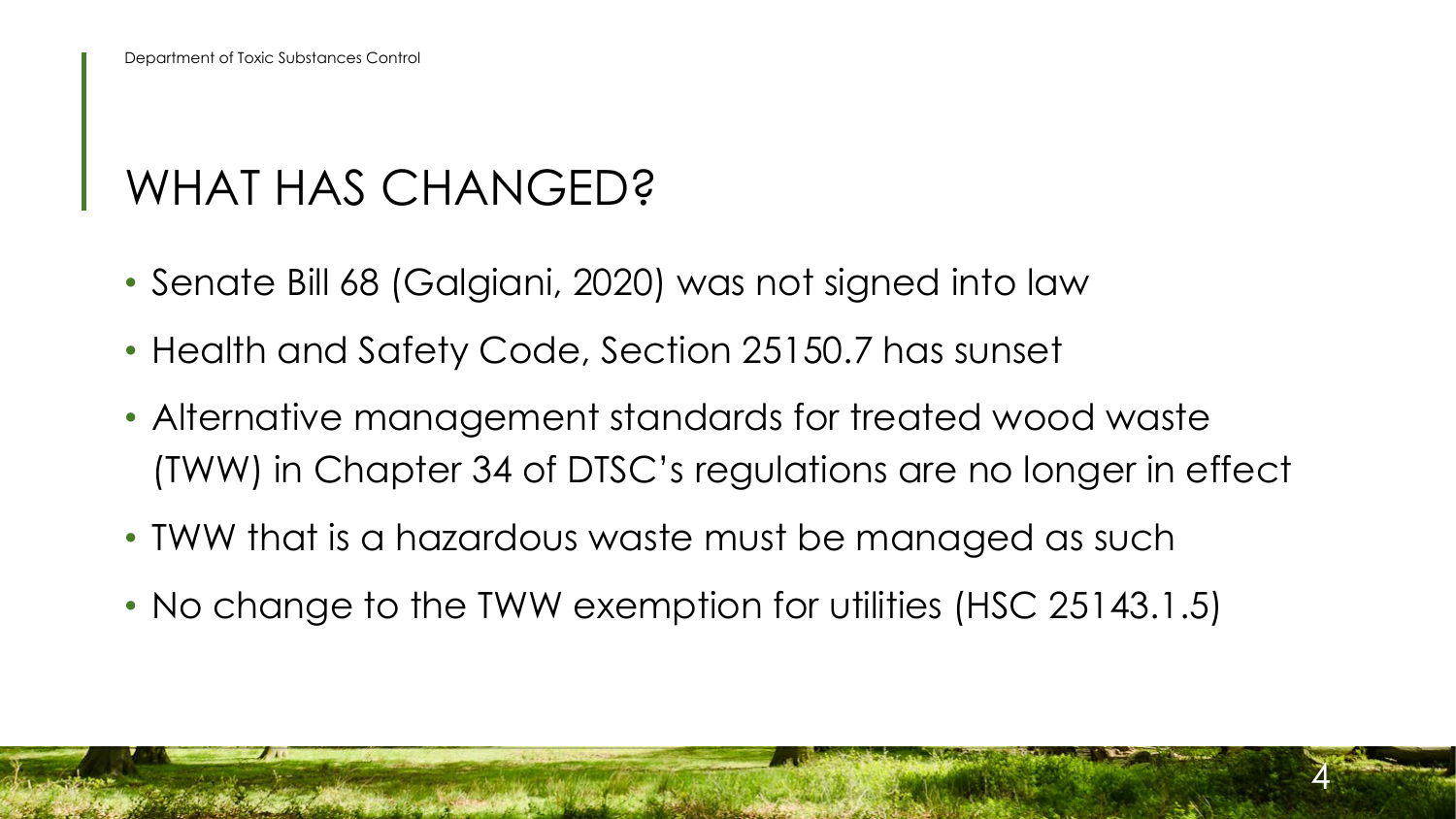### WHAT DOES IT MEAN?

- Municipal landfills are not accepting TWW for disposal
- • There is only one hazardous waste landfill in California that is currently accepting TWW
	- Clean Harbors Buttonwillow, located in the central valley
- Many TWW generators have been understandably frustrated
- Potential for increase in illegal disposal practices e.g. dumping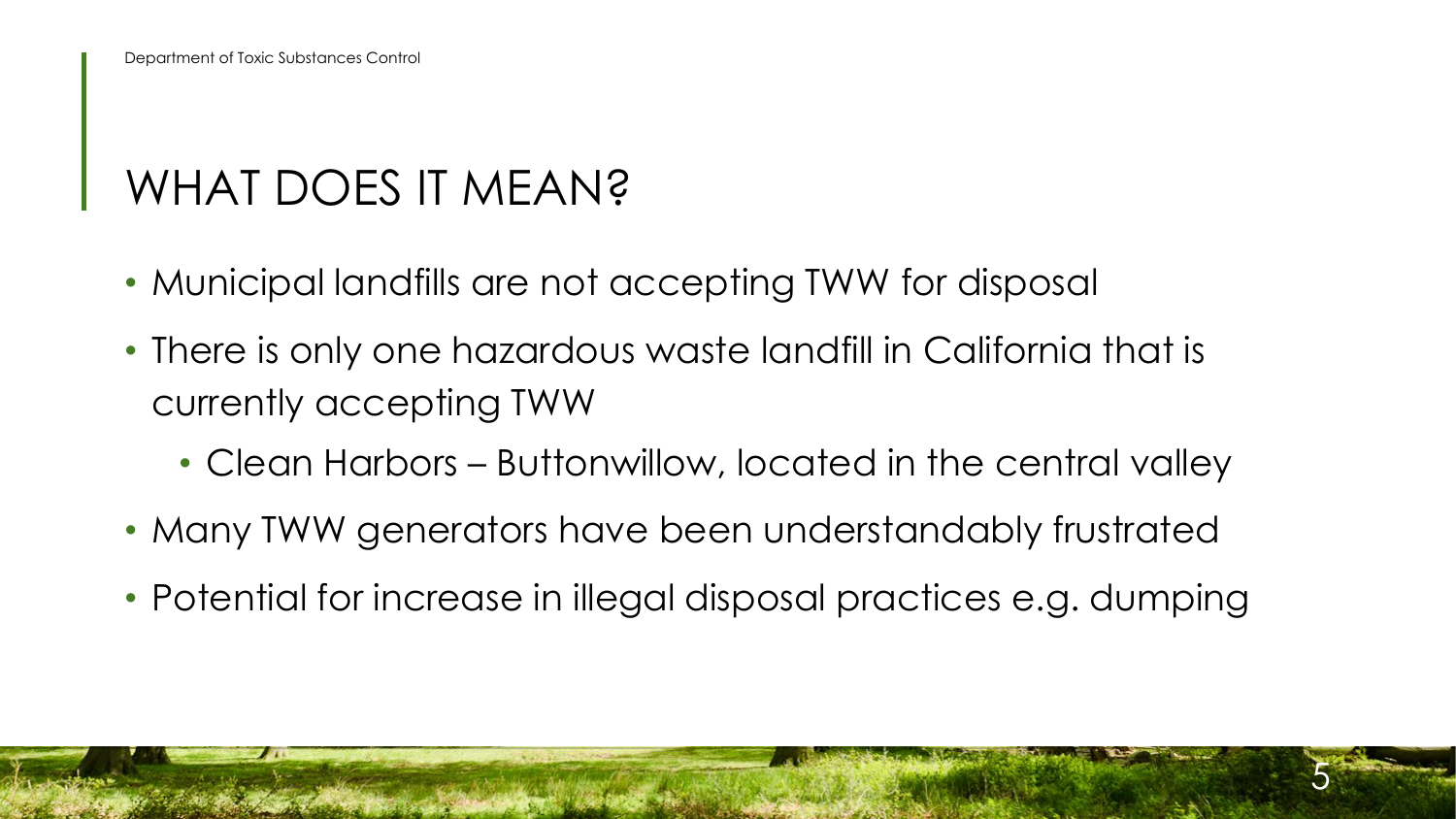### WHAT IS DTSC DOING ABOUT IT?

• Developed standardized variances for TWW management

- Variances will impose conditions similar to the alternative management standards for TWW that existed previously
- 2/16: start accepting variance applications
- 3/1: start issuing variances
- Variances are only a short-term solution (6 months)
- Proposed legislation: Assembly Bill 332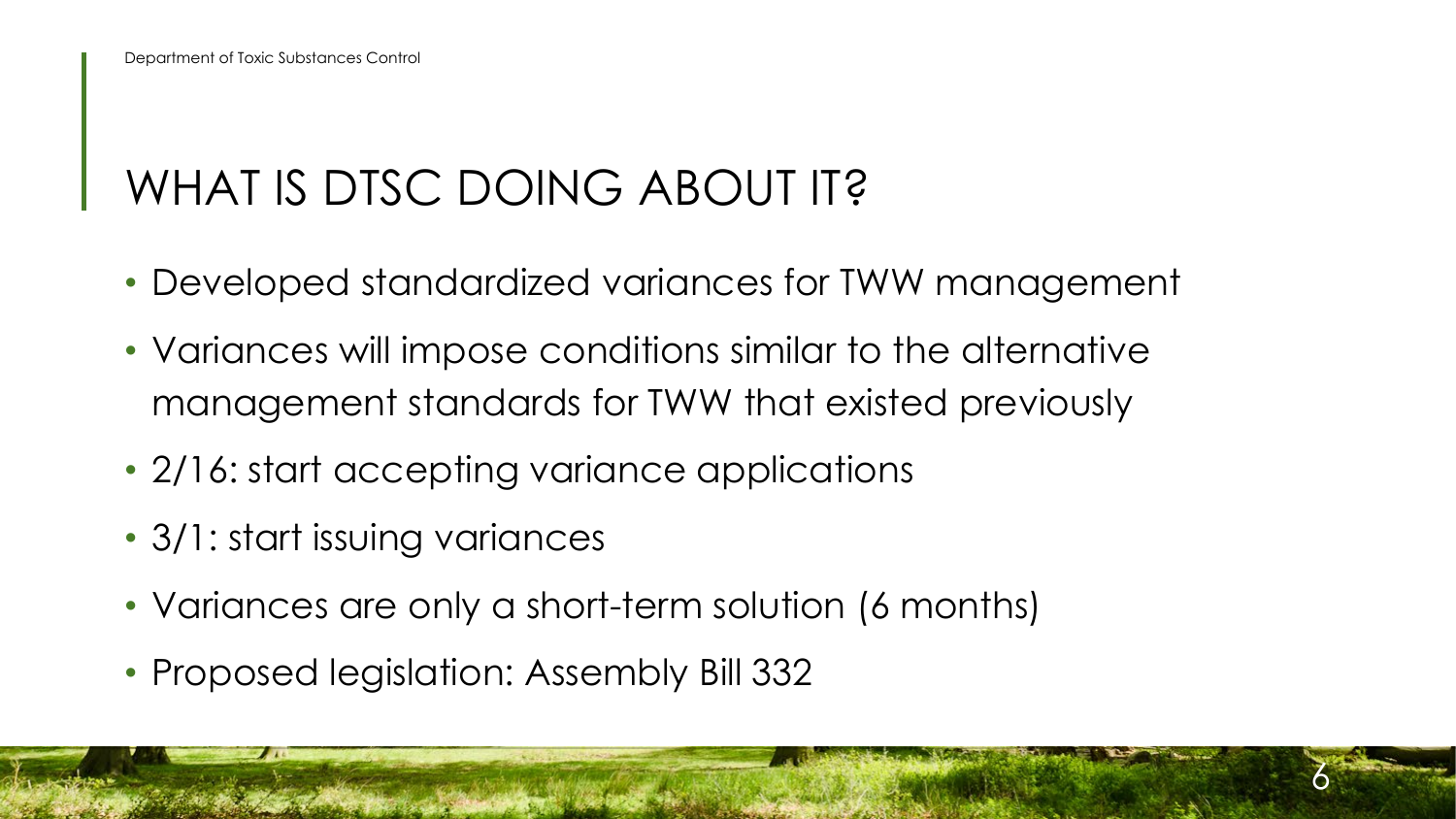# Ryan Batty, P.E.

SUPERVISING HAZARDOUS SUBSTANCES ENGINEER PERMITTING DIVISION HAZARDOUS WASTE MANAGEMENT PROGRAM

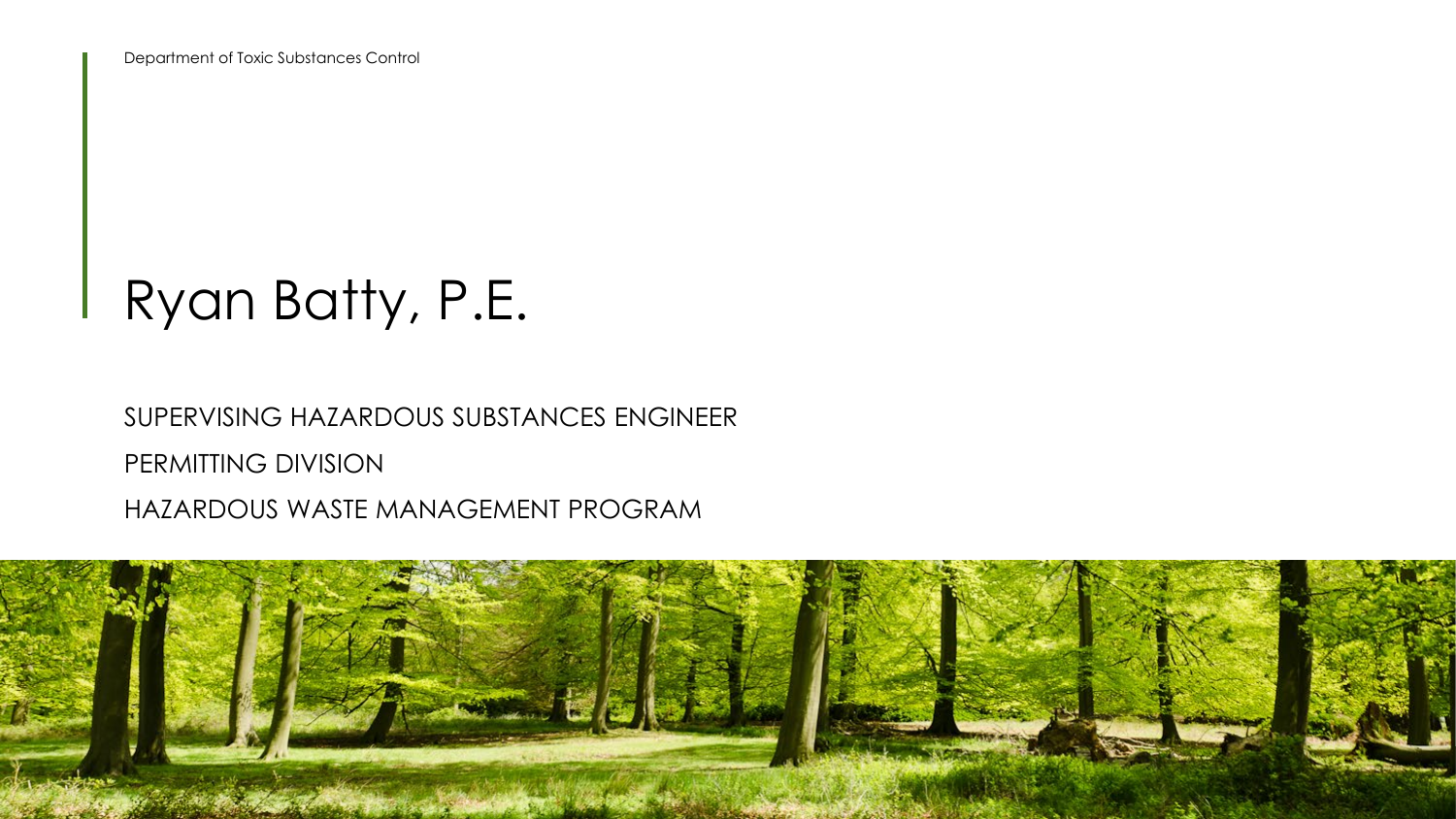#### WHAT IS A VARIANCE?

- Means a deviation from a provision of regulation or law
- • DTSC'S independent variance authority extends only to non-RCRA (California) hazardous waste
	- Treated wood waste is an example of a non-RCRA waste
- Health and Safety Code Section 25143
- • A variance can be used to waive requirements or replace them with alternative requirements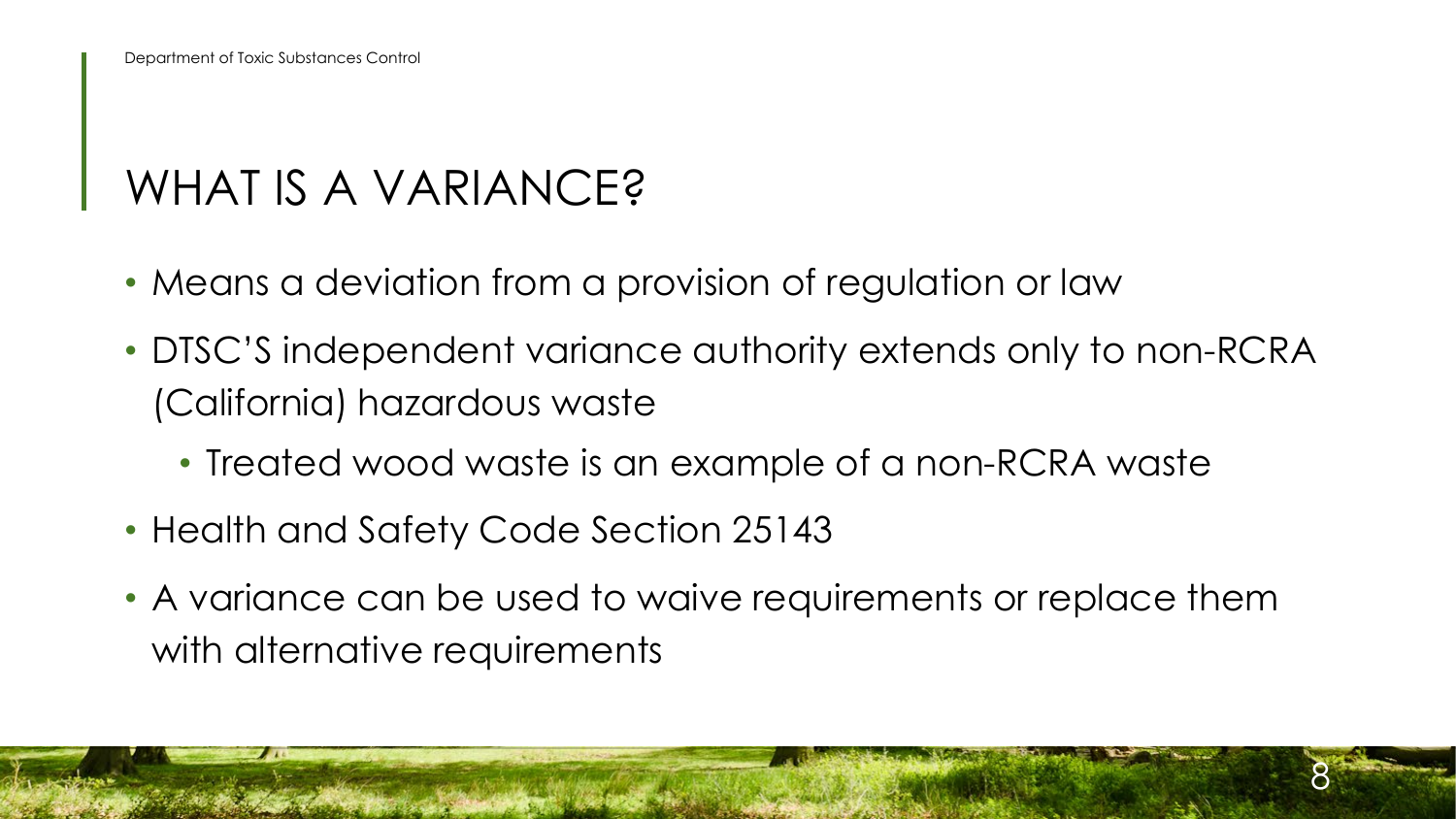## STEPS IN THE VARIANCE APPLICATION PROCESS

• **STEP 1 – Determine what type of variance you require (if any)** 

- STEP 2 Review the sample variance language
- STEP 3 Prepare to complete the application
- STEP 4 Complete the application
- STEP 5 Make payment and return signed application
- STEP 6 Variance application decision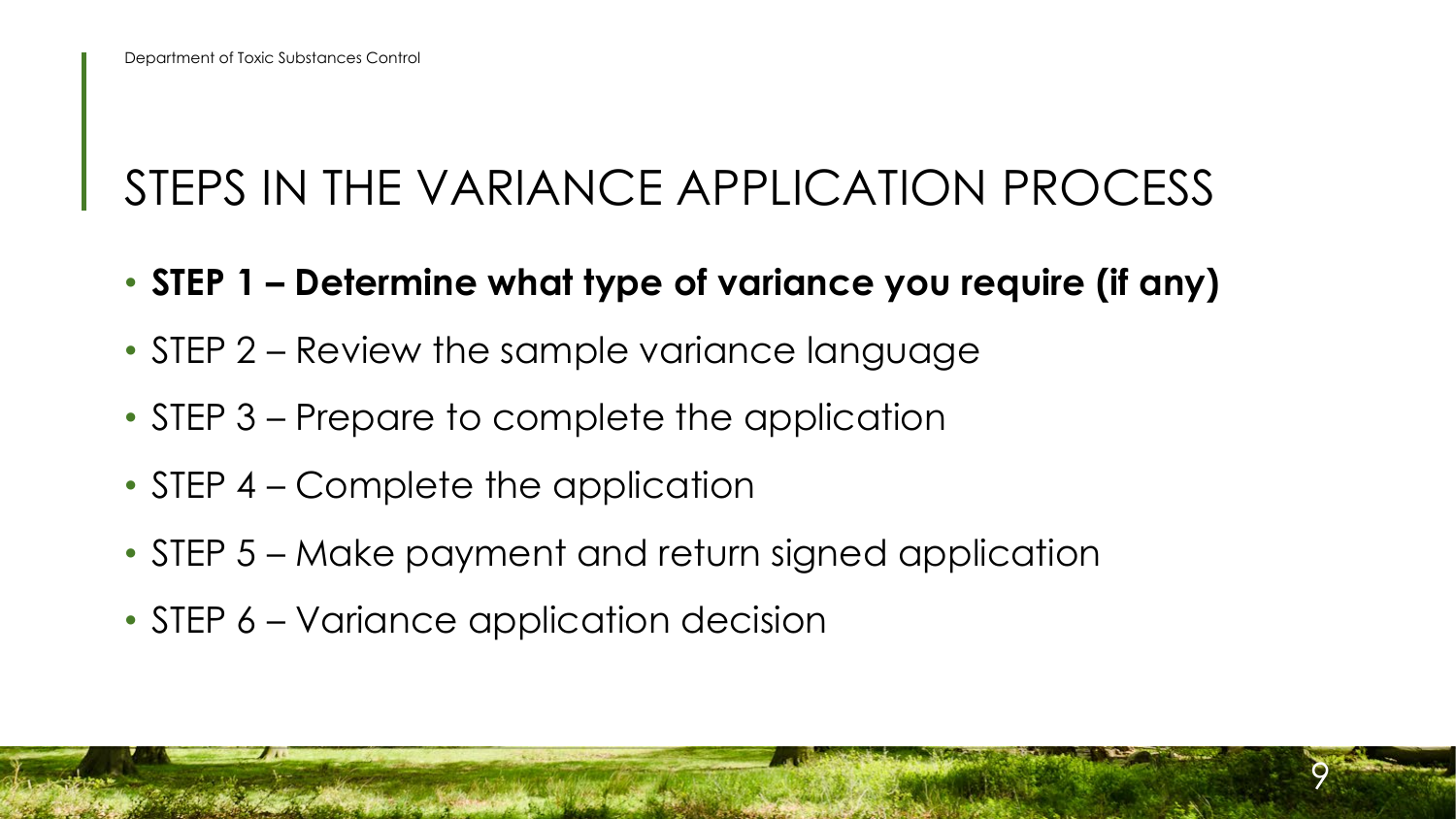## STEP 1A – DETERMINE IF YOU REQUIRE A VARIANCE

- IS MY TWW A HAZARDOUS WASTE?
	- Variance can only apply to non-RCRA hazardous waste
- IS MY TWW EXEMPT FROM REGULATION AS A HAZARDOUS WASTE?
	- Utility exemption; HSC 25143.1.5
- • WHERE AND HOW WAS THE TWW GENERATED?
	- • Many generator requirements do not apply to hazardous waste produced incidental to owning and maintaining a place of residence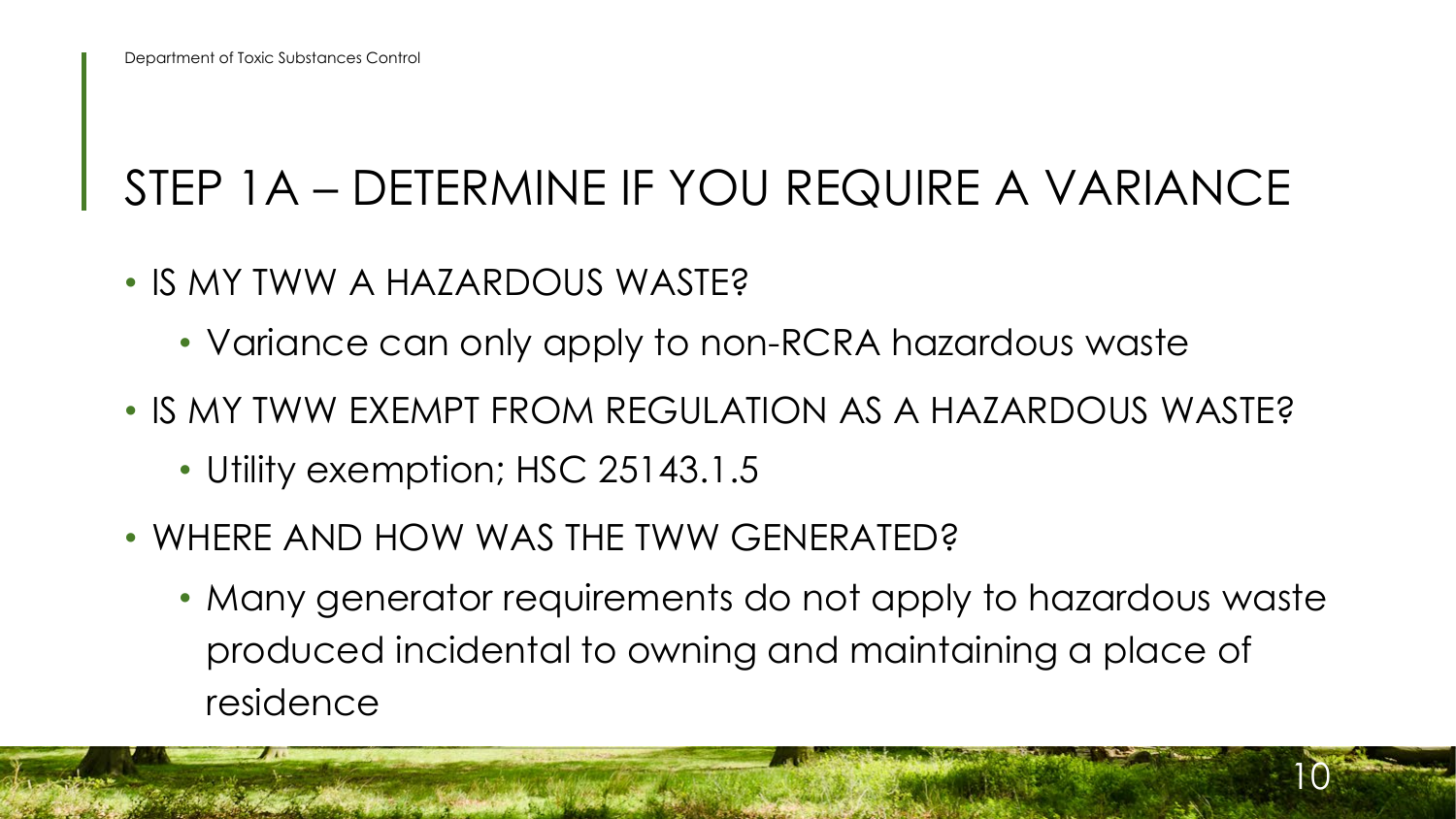#### STEP 1A - CONTINUED

- • If you hire a contractor to work on your residential property, and if the contractor transports the TWW off-site, you will not require a variance
- • The contractor that transports the TWW for you will likely require a variance

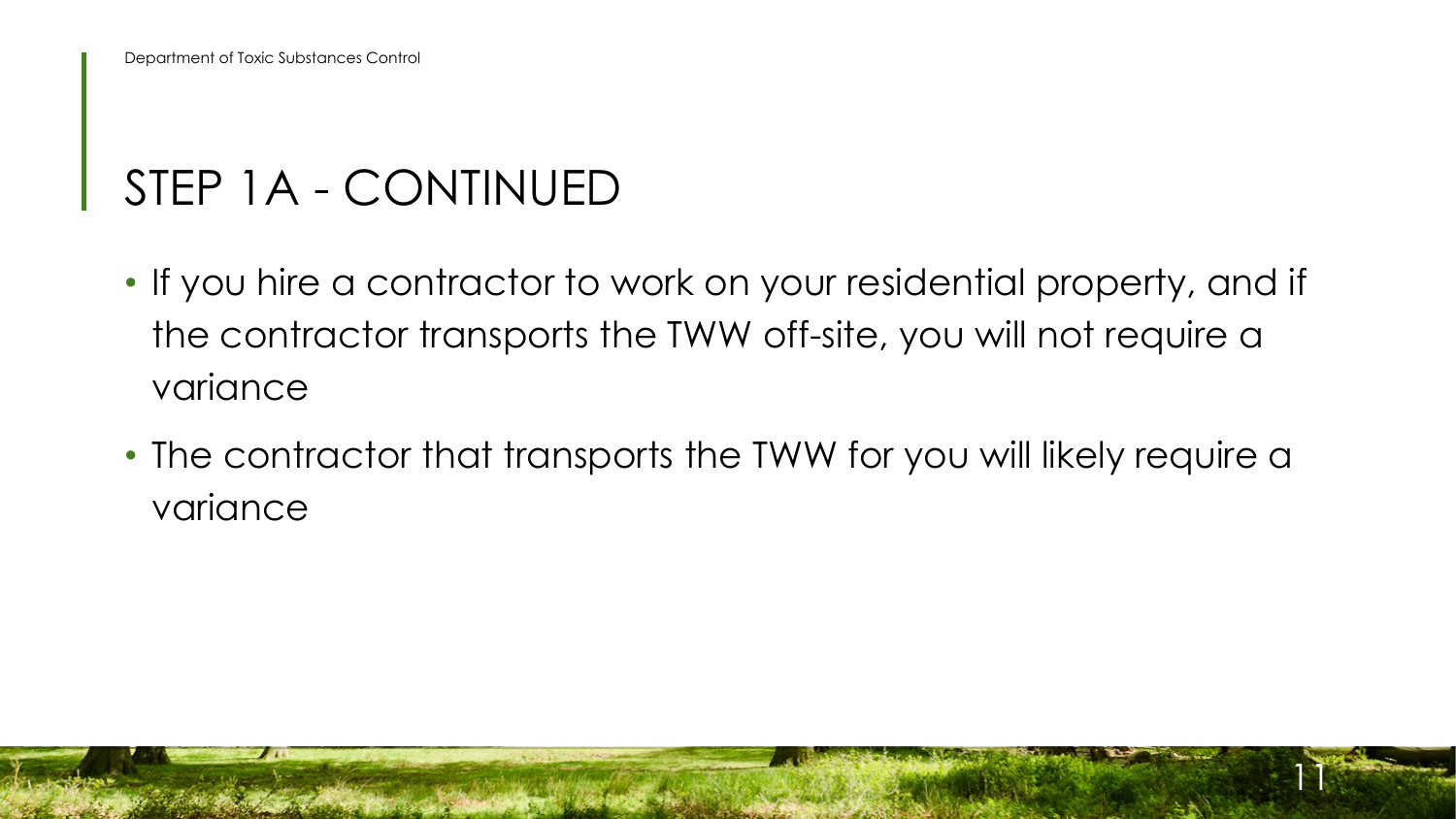#### STEP 1B – WHAT TYPE OF VARIANCE DO I NEED?

- SMALL QUANTITY GENERATOR, SELF-TRANSPORTER
- LARGE QUANITY GENERATOR, SELF-TRANSPORTER
- TRANSPORTER
- HANDLER / TRANSPORTER
- DISPOSAL FACILITY
- EMERGENCY RESPONSE

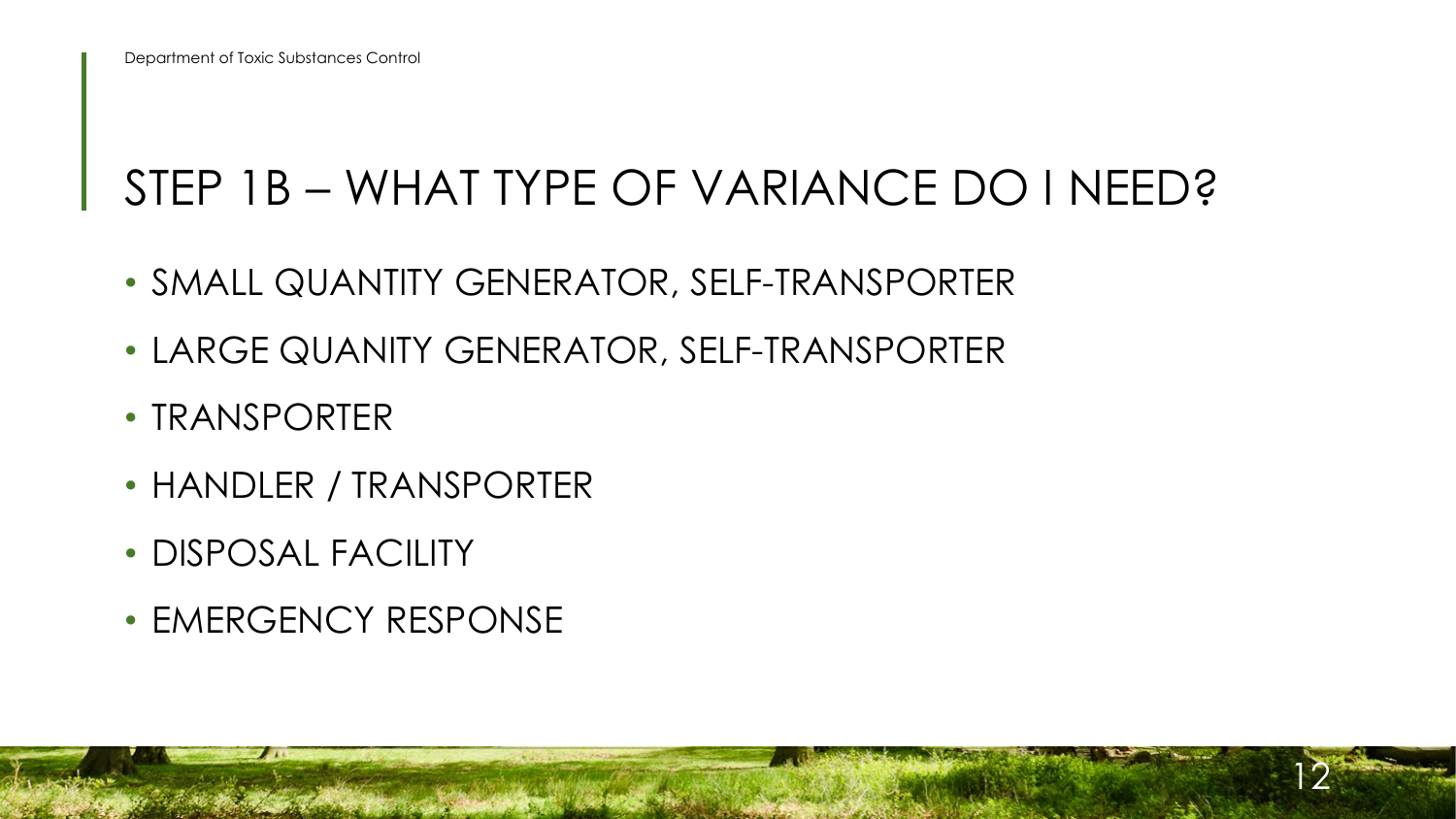#### STEP 1B - SMALL QUANTITY GENERATOR, SELF-TRANSPORTER VARIANCE

- • MUST GENERATE LESS THAN 10,000 POUNDS OF TWW PER CALENDAR YEAR
- MAXIMUM OF TEN LOCATIONS PER APPLICATION
- COMMON APPLICATION:
	- a small business, or other episodic generators of TWW • This type of variance is expected to commonly apply to either

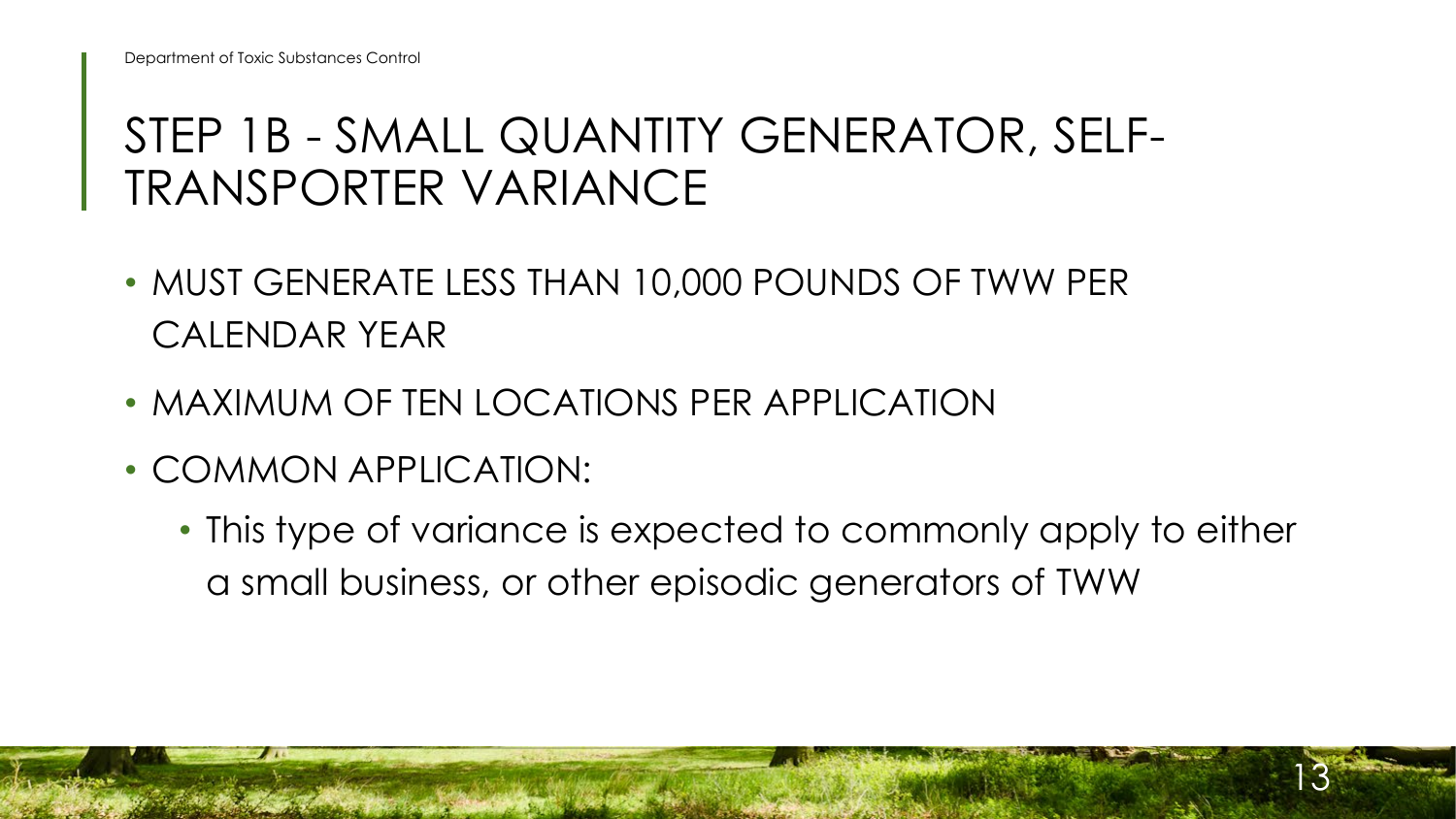#### STEP 1B - LARGE QUANTITY GENERATOR, SELF-TRANSPORTER

- • MUST OBTAIN A STATE OR FEDERAL EPA ID NUMBER
	- If you already have an EPA ID number check that it is active
- NO LIMIT ON THE AMOUNT OF TWW MANAGED
- MAXIMUM OF TEN LOCATIONS PER APPLICATION
- COMMON APPLICATION:
	- This type of variance is expected to commonly apply to large businesses and entities including, for example, winery's, municipalities, state agencies etc.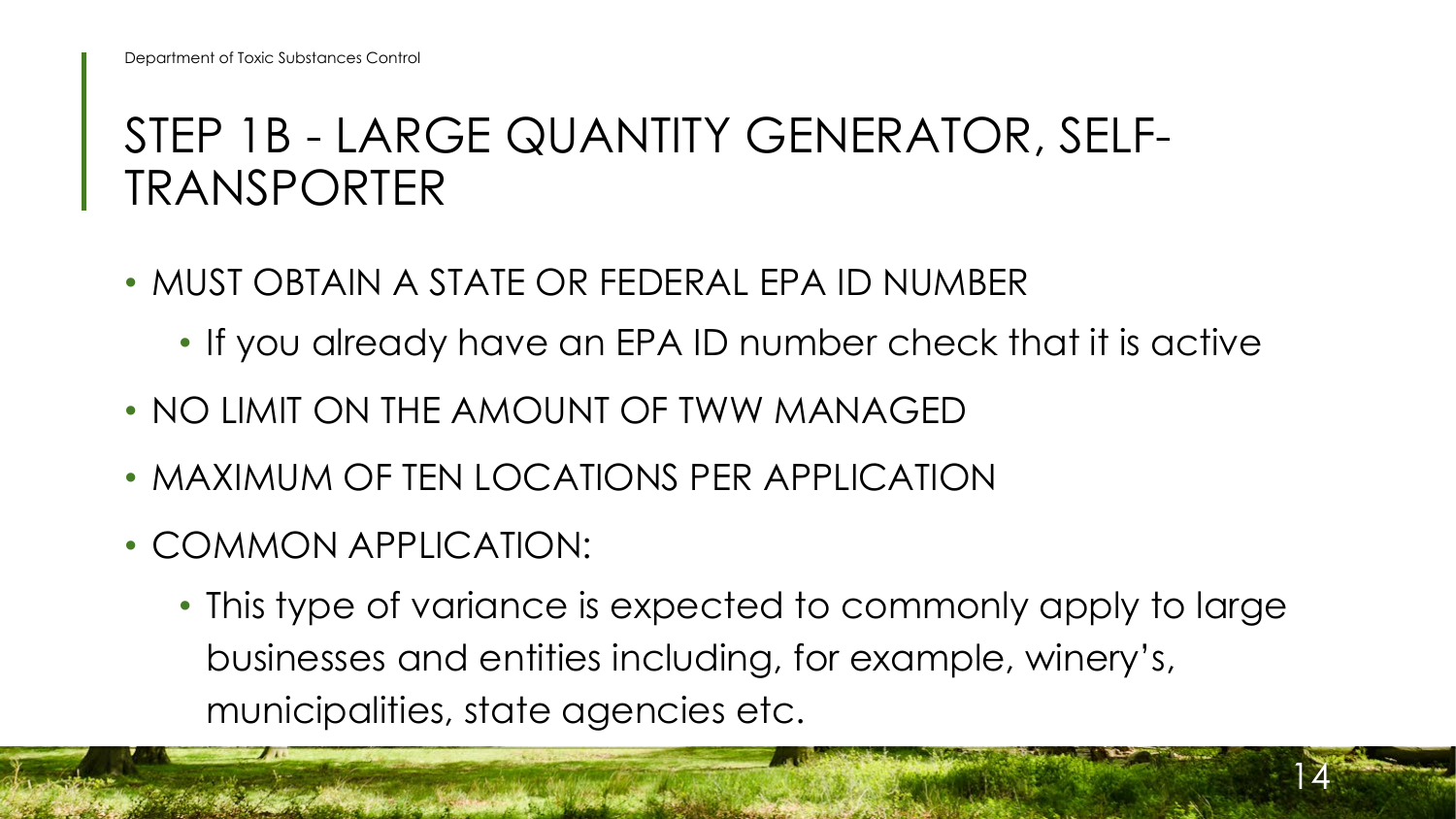#### STEP 1B – TRANSPORTER VARIANCE

- • MUST TAKE THE TWW DIRECTLY FROM THE GENERATOR TO THE DISPOSAL FACILITY OR TO AN AUTHORIZED RECIPIENT SUCH AS A HANDLER
- MUST NOT HAVE A FIXED LOCATION USED FOR TWW MANAGEMENT

- COMMON APPLICATION:
	- This type of variance is expected to commonly apply to contractors (e.g. fencing contractors), and businesses engaged in waste hauling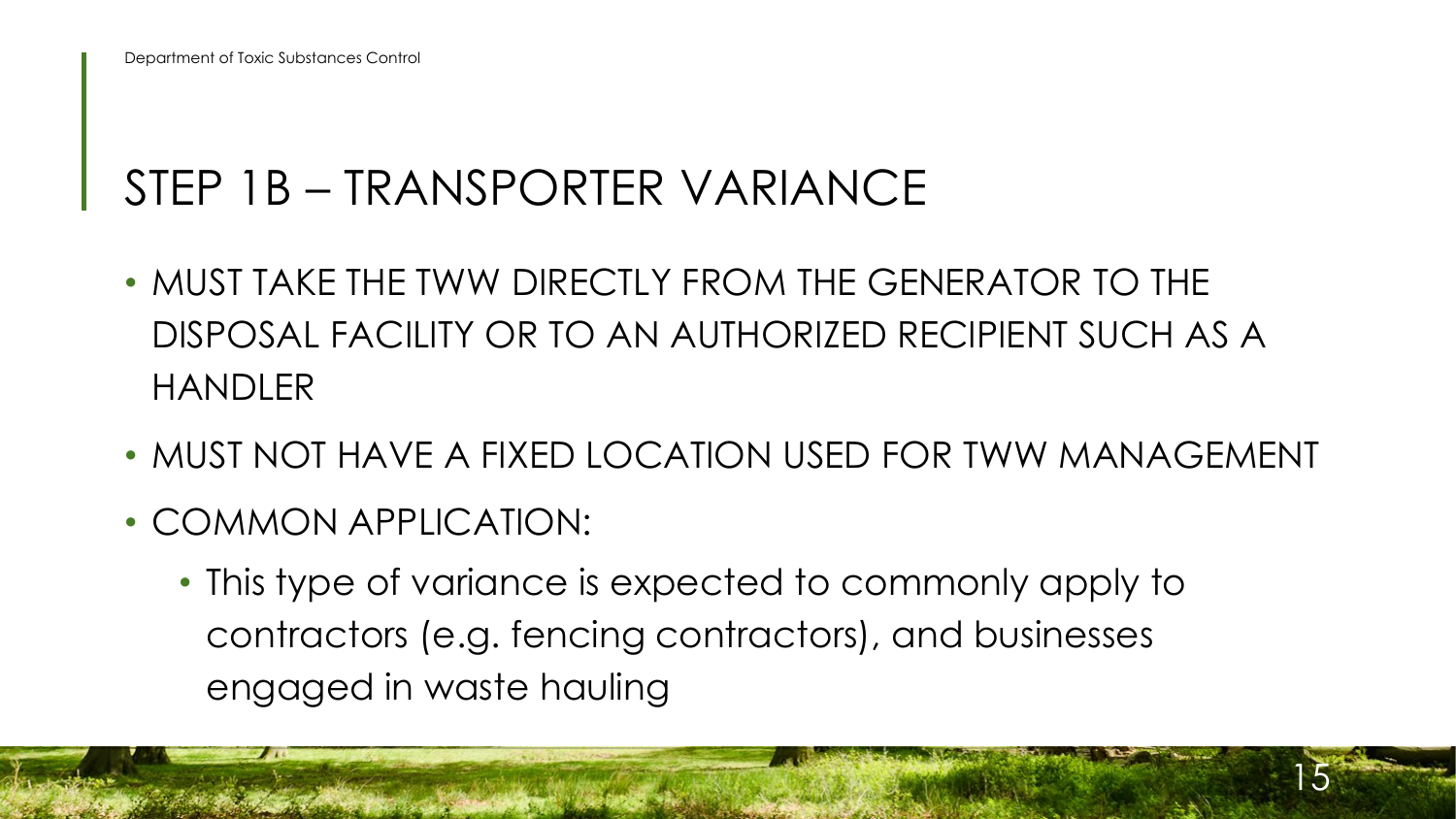## STEP 1B - HANDLER /TRANSPORTER VARIANCE

- FACILITY; CAN MANAGE TWW AT A FIXED LOCATION • INTERMEDIARY THAT IS NEITHER THE GENERATOR NOR THE DISPOSAL
- • MUST BE AUTHORIZED TO OPERATE PURSUANT TO DIVISION 30 OF THE PUBLIC RESOURCES CODE
- MAXIMUM OF TEN LOCATIONS PER APPLICATION
- COMMON APPLICATION:
	- stations that were accepting TWW prior to January 1, 2021 • This type of variance is expected to commonly apply to transfer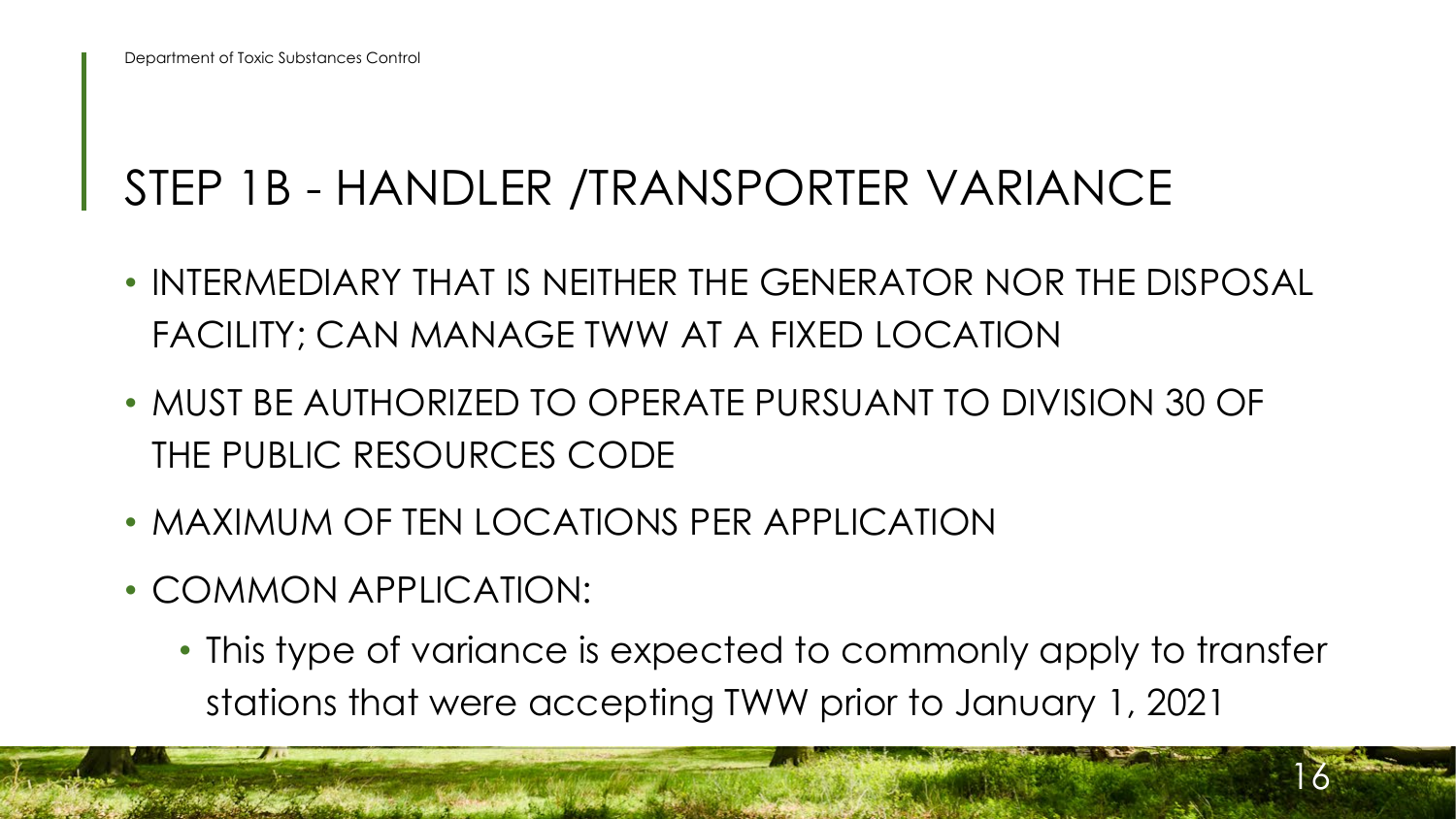#### STEP 1B – DISPOSAL FACILITY VARIANCE

- APPLICABLE TO LANDFILLS
- MUST BE CONSTRUCTED WITH A COMPOSITE LINER
- • MUST BE AUTHORIZED TO RECEIVE TWW BY THE FACILITY WASTE DISCHARGE REQUIREMENTS
- MAXIMUM OF ONE LOCATION PER APPLICATION
- COMMON APPLICATION:
	- that were receiving TWW prior to January 1, 2021 • This type of variance is expected to commonly apply to landfills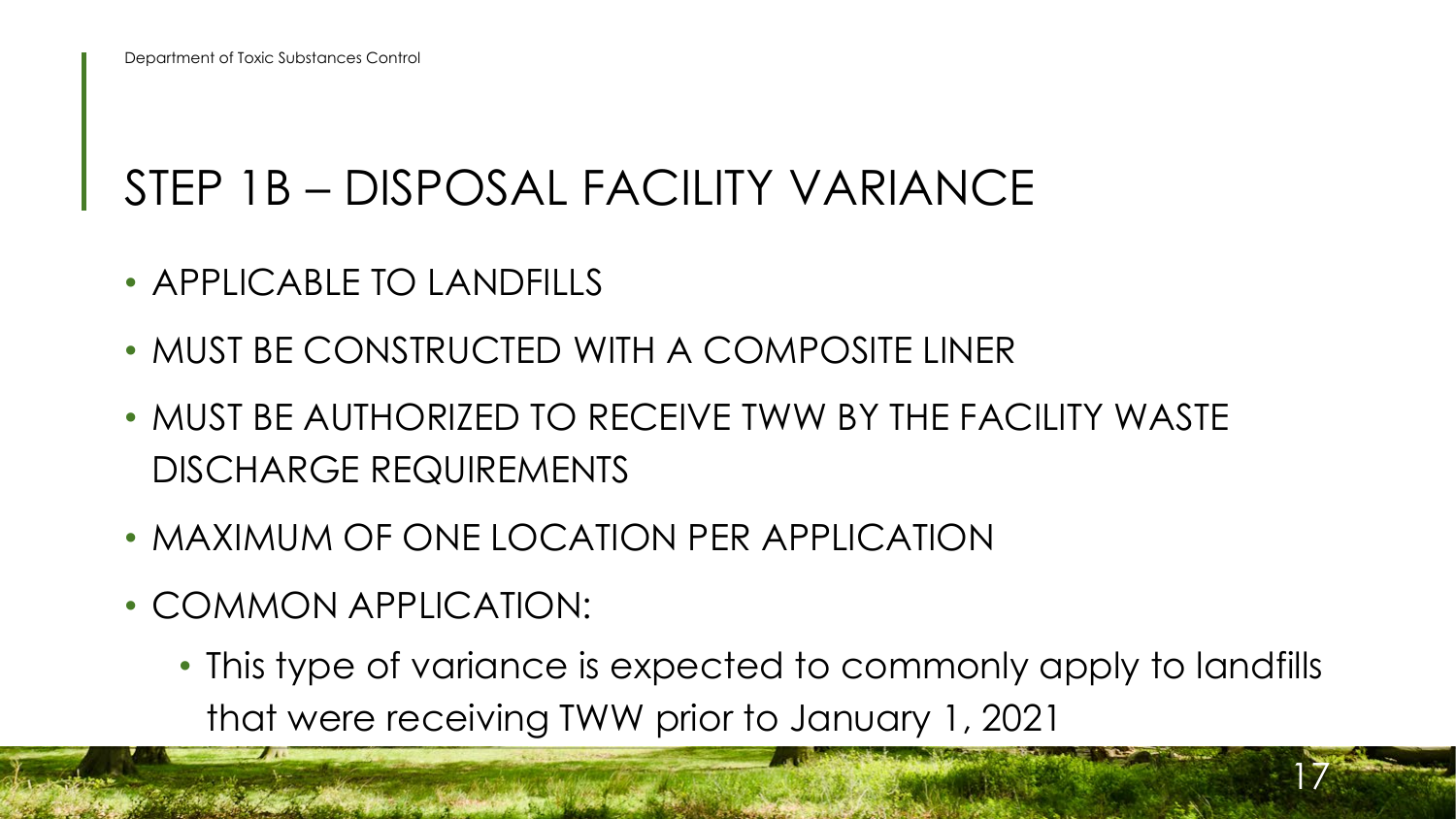## STEP 1B – EMERGENCY RESPONSE

- TWW MUST BE GENERATED AS A RESULT OF A DECLARED **EMERGENCY**
- COMMON APPLICATION:
	- • This type of variance is expected to apply to scenarios such as contractors performing wildfire debris removal
	- Variance requirement will apply to principal contractors, not sub-contractors (however, the sub-contractors must be identified in the application)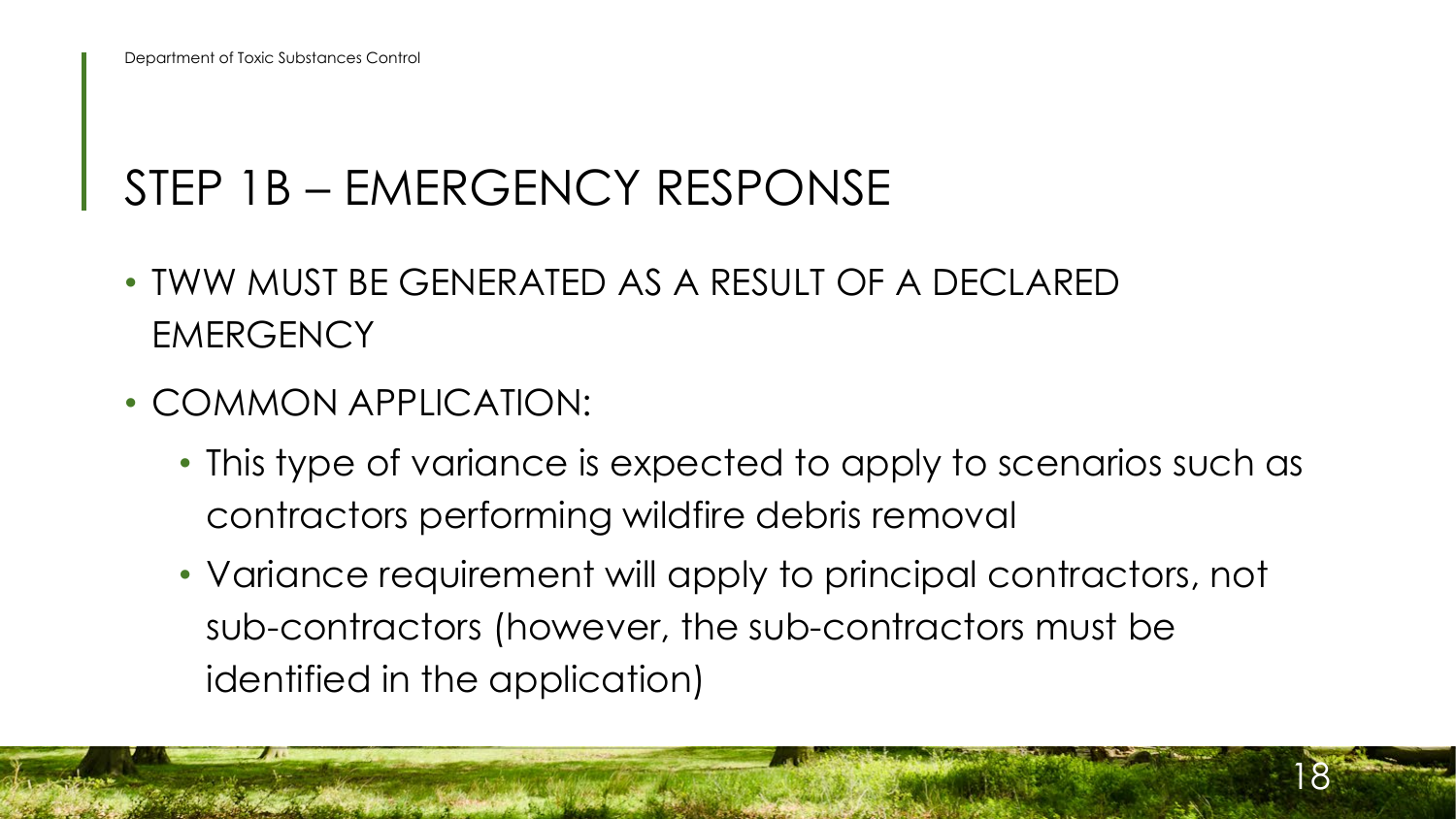## VARIANCE APPLICATION PROCESS STEP 2

- STEP 1 Determine what type of variance you require (if any)
- **STEP 2 Review the sample variance language**
- STEP 3 Prepare to complete the application
- STEP 4 Complete the application
- STEP 5 Make payment and return signed application
- STEP 6 Variance application decision

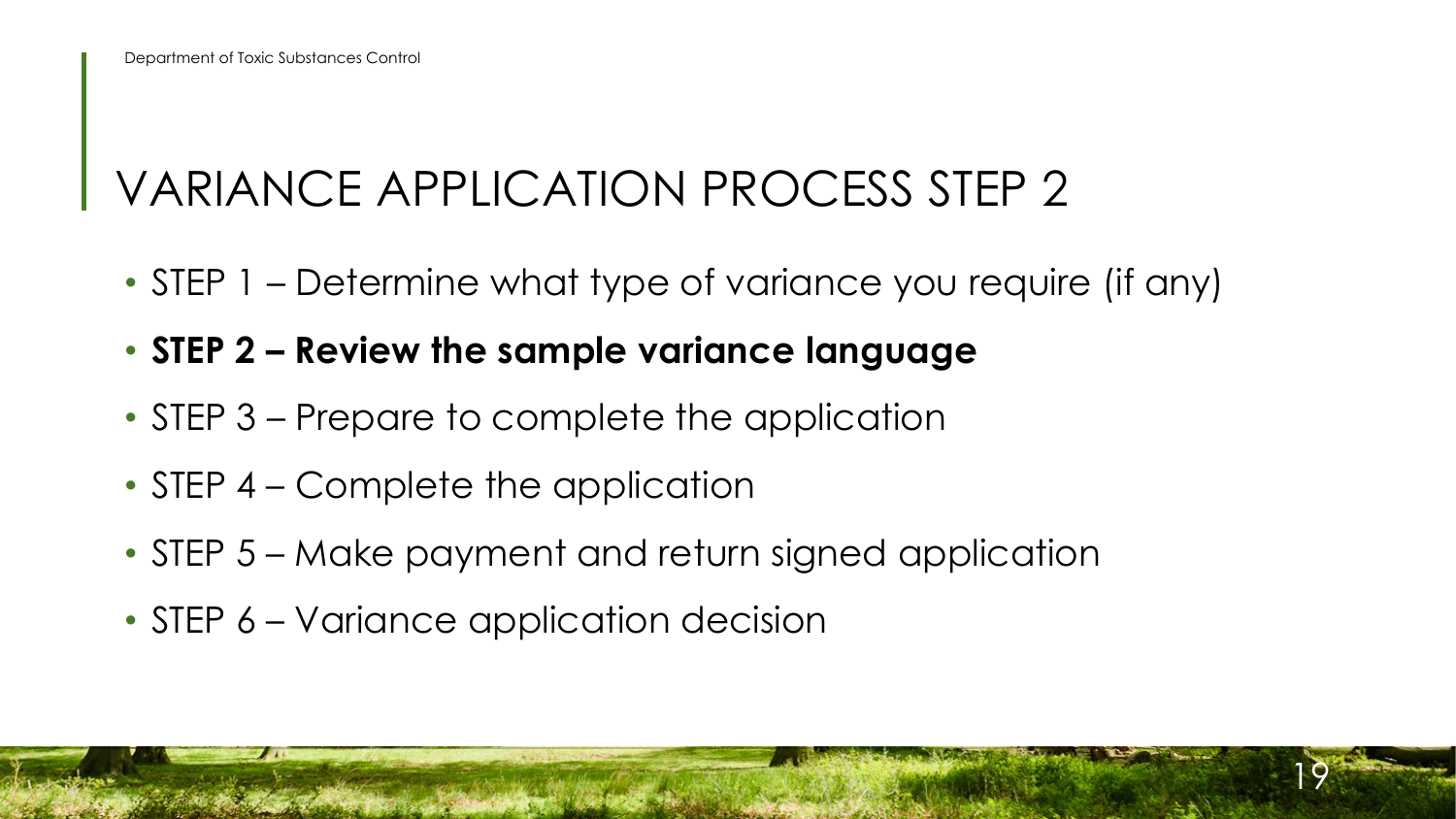#### STEP 2A – REVIEW THE VARIANCE LANGUAGE AND REIMBURSEMENT PAYMENT SCHEDULE

- READ AND FAMILIARIZE YOURSELF WITH THE SAMPLE VARIANCE LANGUAGE ON THE WEBSITE
- • CONFIRM THAT YOU ARE WILLING AND ABLE TO COMPLY WITH THE TERMS OF THE VARIANCE
- • SAMPLE VARIANCE LANGUAGE IS ONLY AN EXAMPLE OF WHAT YOU MAY RECEIVE; DTSC MAY ADD OR REMOVE CONDITIONS

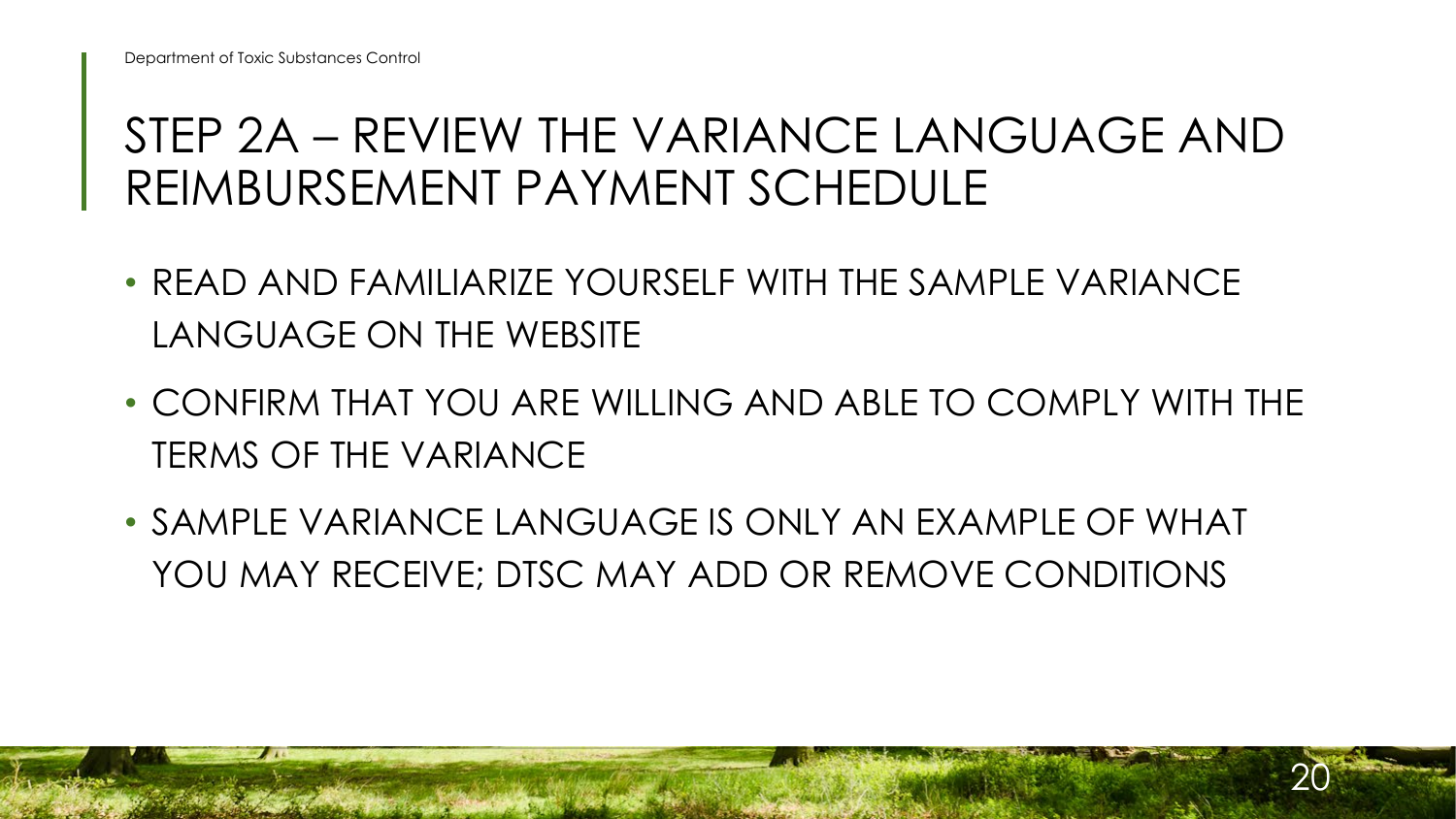#### STEP 2B – REIMBURSEMENT SCHEDULE

- • DTSC IS REQUIRED BY STATUTE TO RECOVER ITS COSTS FOR ISSUING VARIANCES
- • REIMBURSEMENT PAYMENT AMOUNTS ARE DIFFERENT FOR EACH OF THE SIX VARIANCE TYPES BASED ON LEVEL OF REVIEW REQUIRED
- REVIEW REIMBURSEMENT PAYMENT SCHEDULE; CONTACT DTSC WITH ANY QUESTIONS

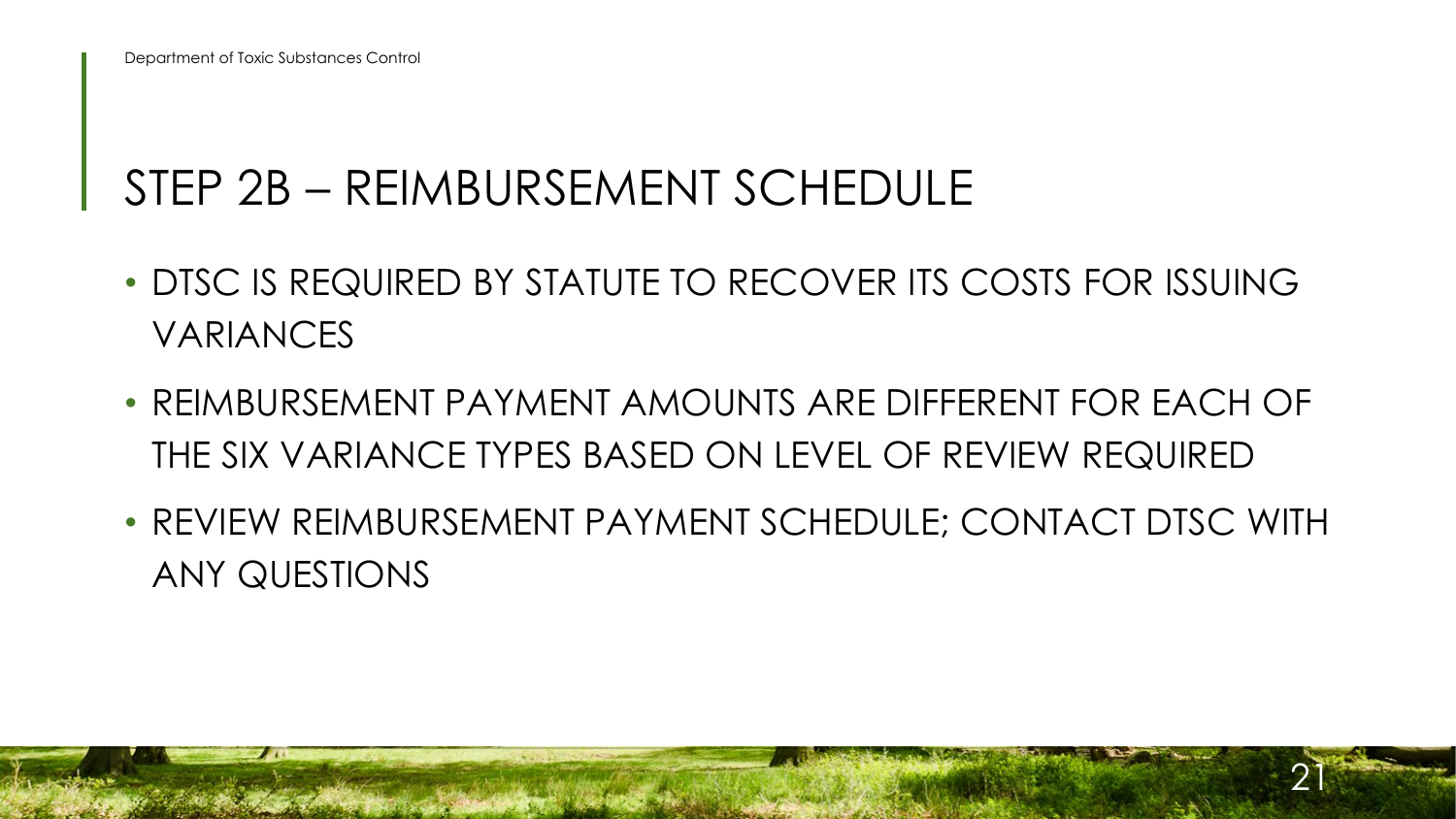### VARIANCE APPLICATION PROCESS STEP 3

• STEP 1 – Determine what type of variance you require (if any)

- STEP 2 Review the sample variance language
- **STEP 3 Prepare to complete the application**
- STEP 4 Complete the application
- STEP 5 Make payment and return signed application
- STEP 6 Variance application decision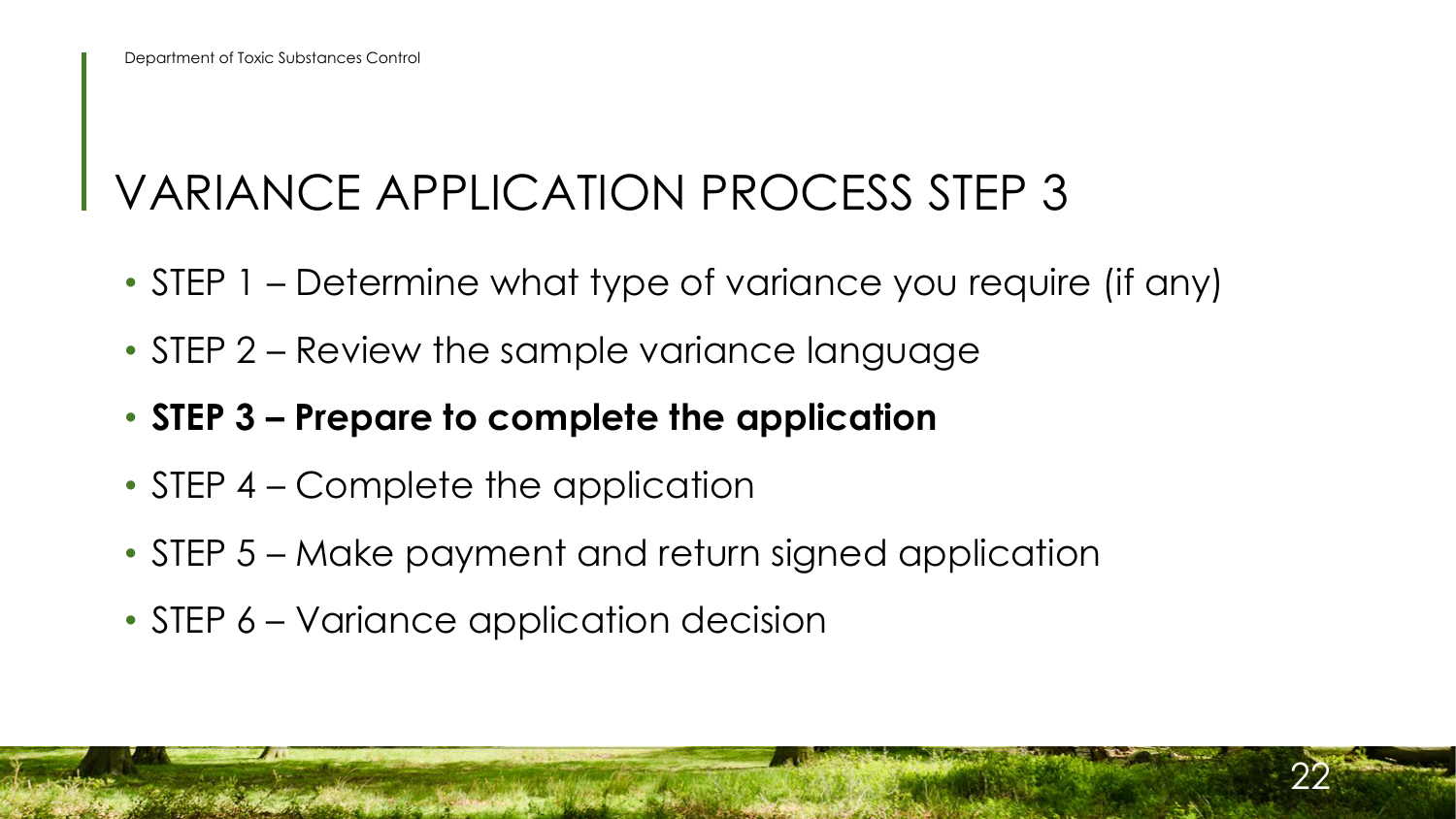## STEP 3 – PREPARE TO COMPLETE THE APPLICATION

- DOWNLOAD THE APPLICATION QUESTIONS FROM THE WEBSITE
- GATHER THE INFORMATION NECESSARY TO COMPLETE THE APPLICATION
	- • The online application cannot be saved so it is important that you have all the information ready to enter

23

 • ENSURE THAT YOU ARE DULY AUTHORIZED TO APPLY FOR A VARIANCE ON BEHALF OF YOUR ORGANIZATION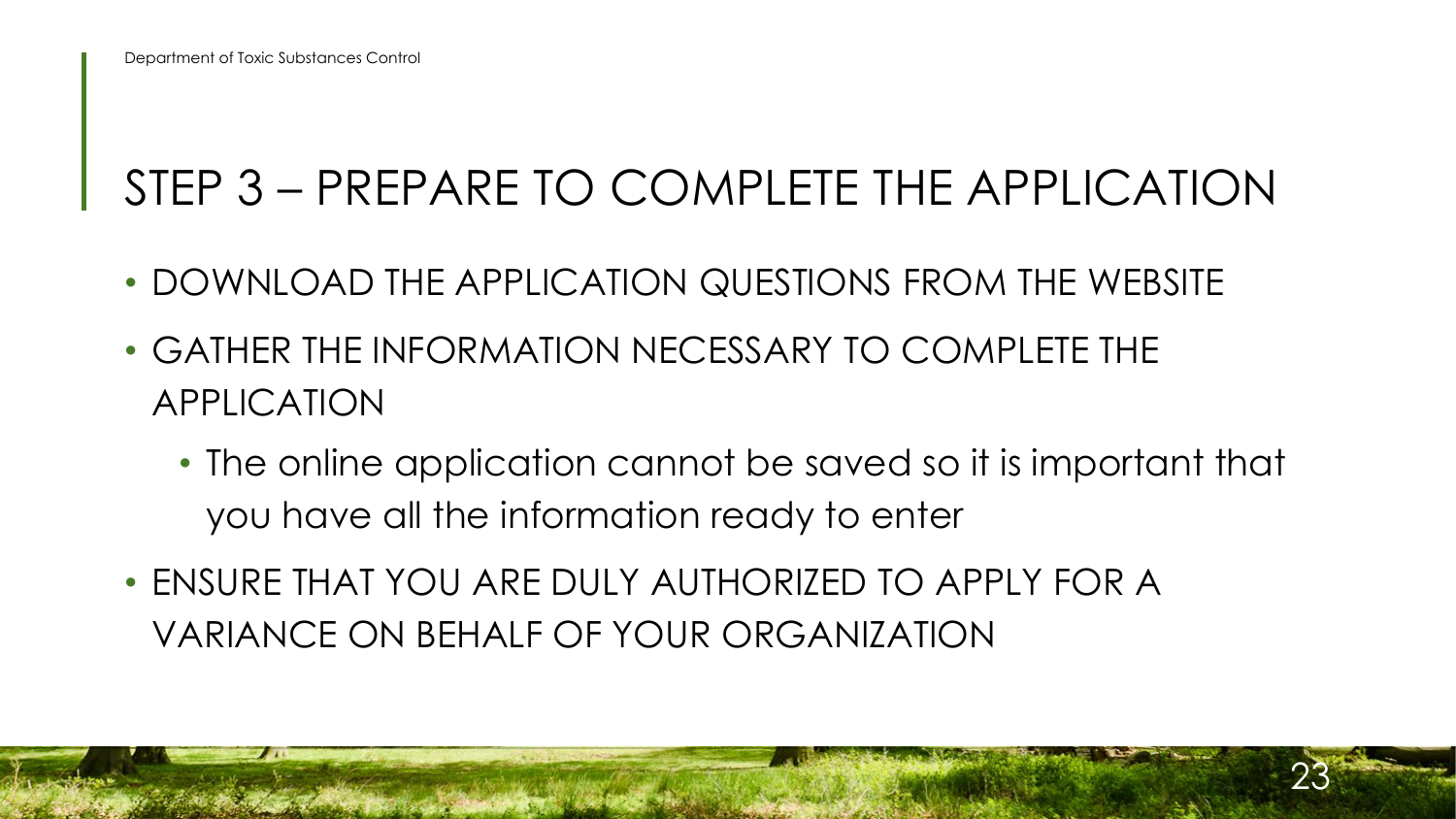### VARIANCE APPLICATION PROCESS STEP 4

- STEP 1 Determine what type of variance you require (if any)
- STEP 2 Review the sample variance language
- STEP 3 Prepare to complete the application
- **STEP 4 Complete the application**
- STEP 5 Make payment and return signed application
- STEP 6 Variance application decision

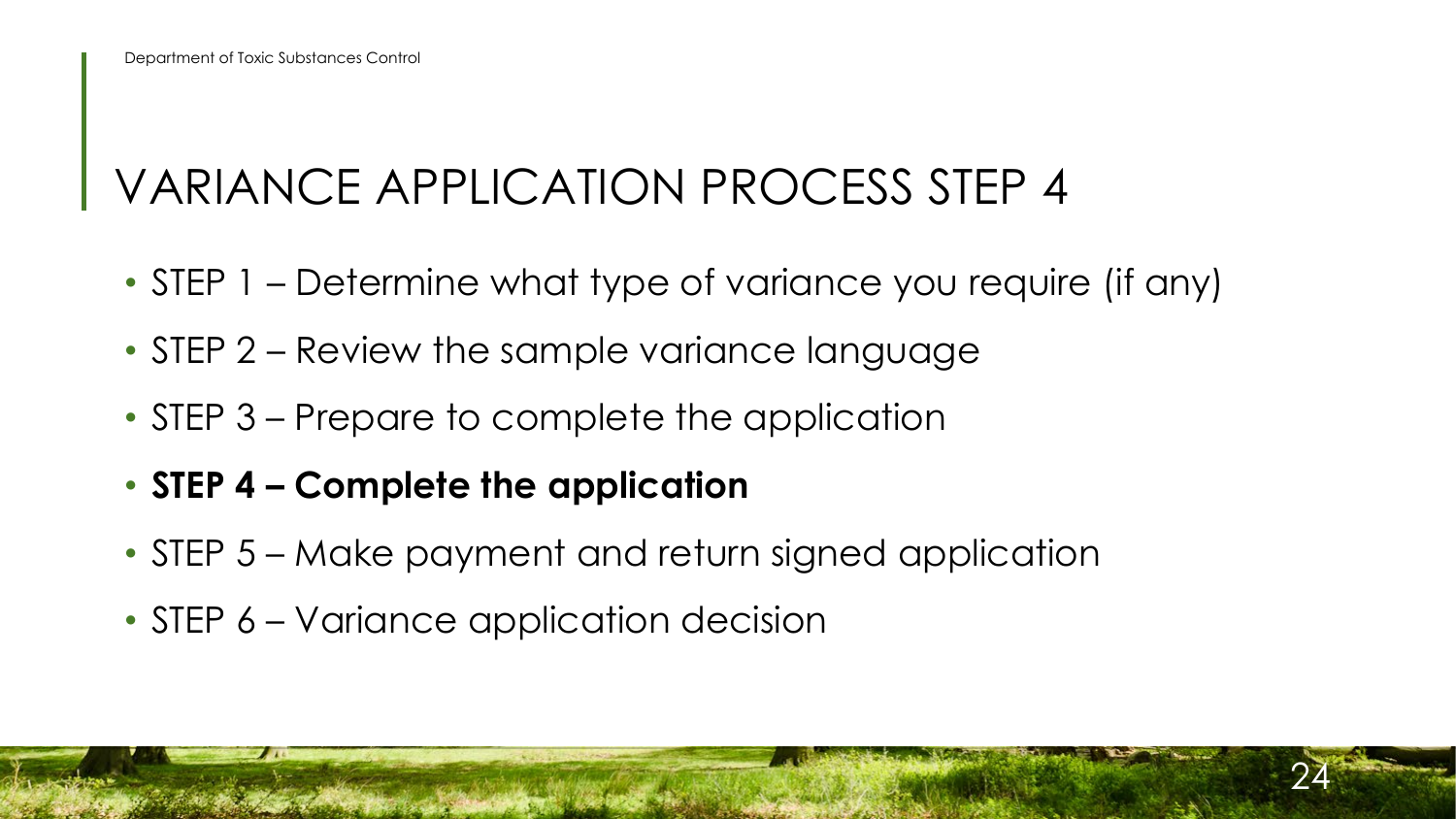## STEP 4 – COMPLETE THE ONLINE APPLICATION

- COMPLETE THE ELECTRONIC APPLICATION ON THE WEBSITE
- ANSWER ALL QUESTIONS TO THE BEST OF YOUR ABILITY
- SUBMIT THE APPLICATION
	- After submitting the application, look for an email from ["TWW\\_Variances@dtsc.ca.gov"](mailto:TWW_Variances@dtsc.ca.gov)
	- If you don't receive an email contact DTSC
- YOU ARE NOT DONE YET MUST COMPLETE STEP FIVE

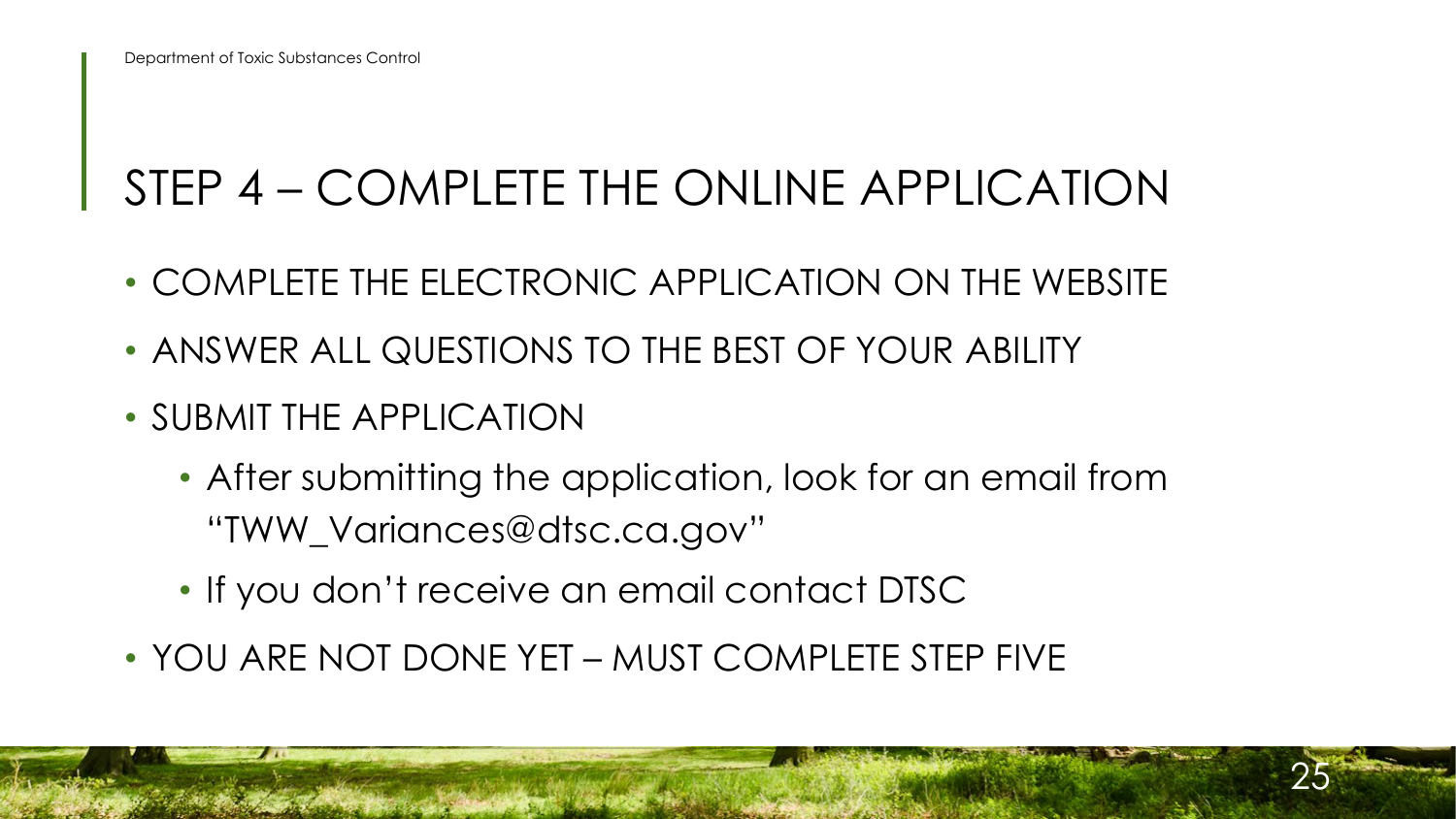### VARIANCE APPLICATION PROCESS STEP 5

- STEP 1 Determine what type of variance you require (if any)
- STEP 2 Review the sample variance language
- STEP 3 Prepare to complete the application
- STEP 4 Complete the application
- **STEP 5 Make payment and return signed application**
- STEP 6 Variance application decision

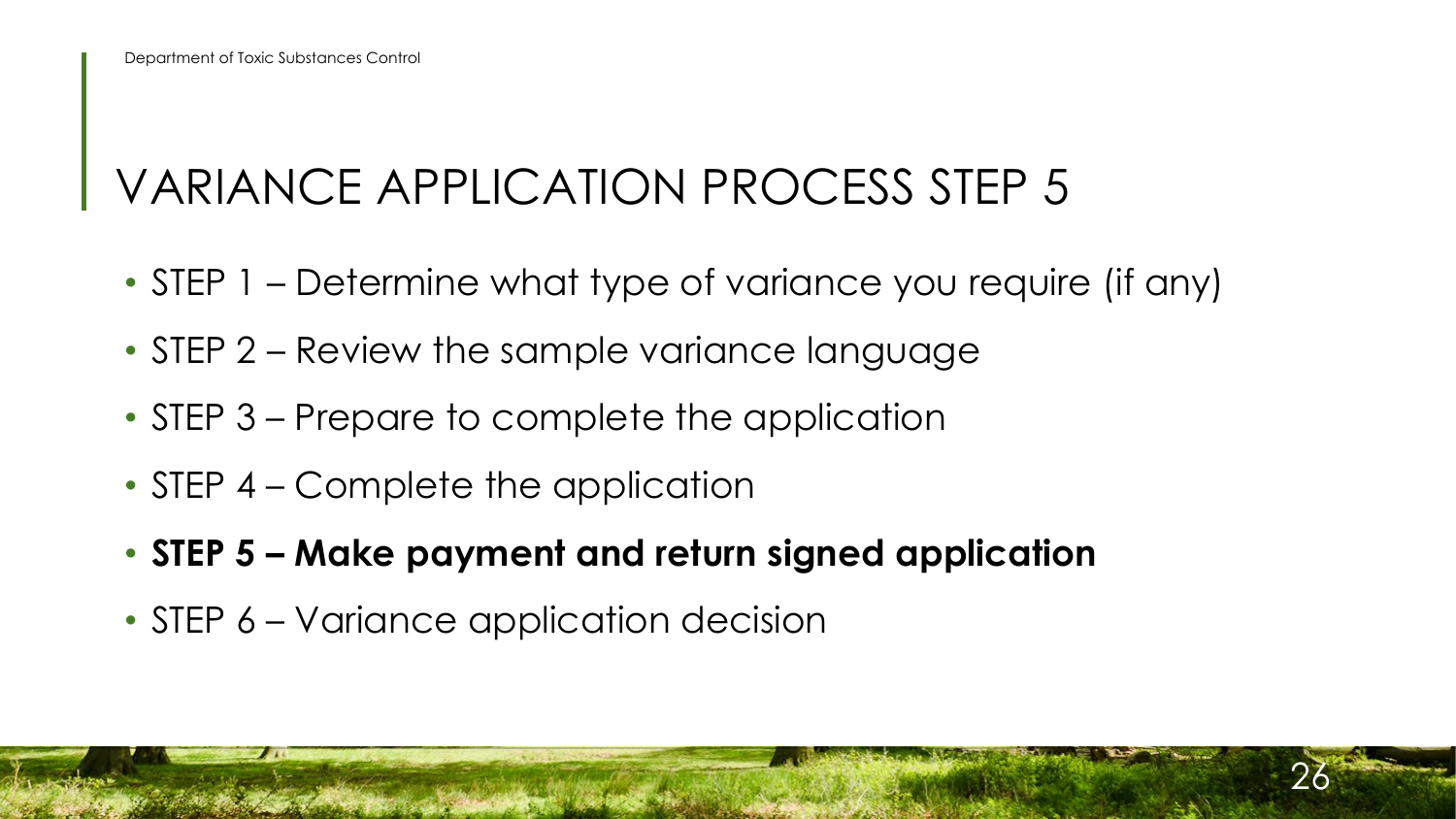#### RETURN A SIGNED COPY OF THE APPLICATION STEP 5 – MAKE REIMBURSEMENT PAYMENT AND

- • THE EMAIL YOU RECEIVE FROM DTSC WILL CONTAIN:
	- Unique variance application number
		- e.g. TWW-2021-XX-######
		- Refer to this number any time you contact DTSC about your application
	- Application questions and responses
	- • Calculated reimbursement payment amount
		- • Reimbursement payment amount is a function of the type of variance and the number of locations covered by the variance

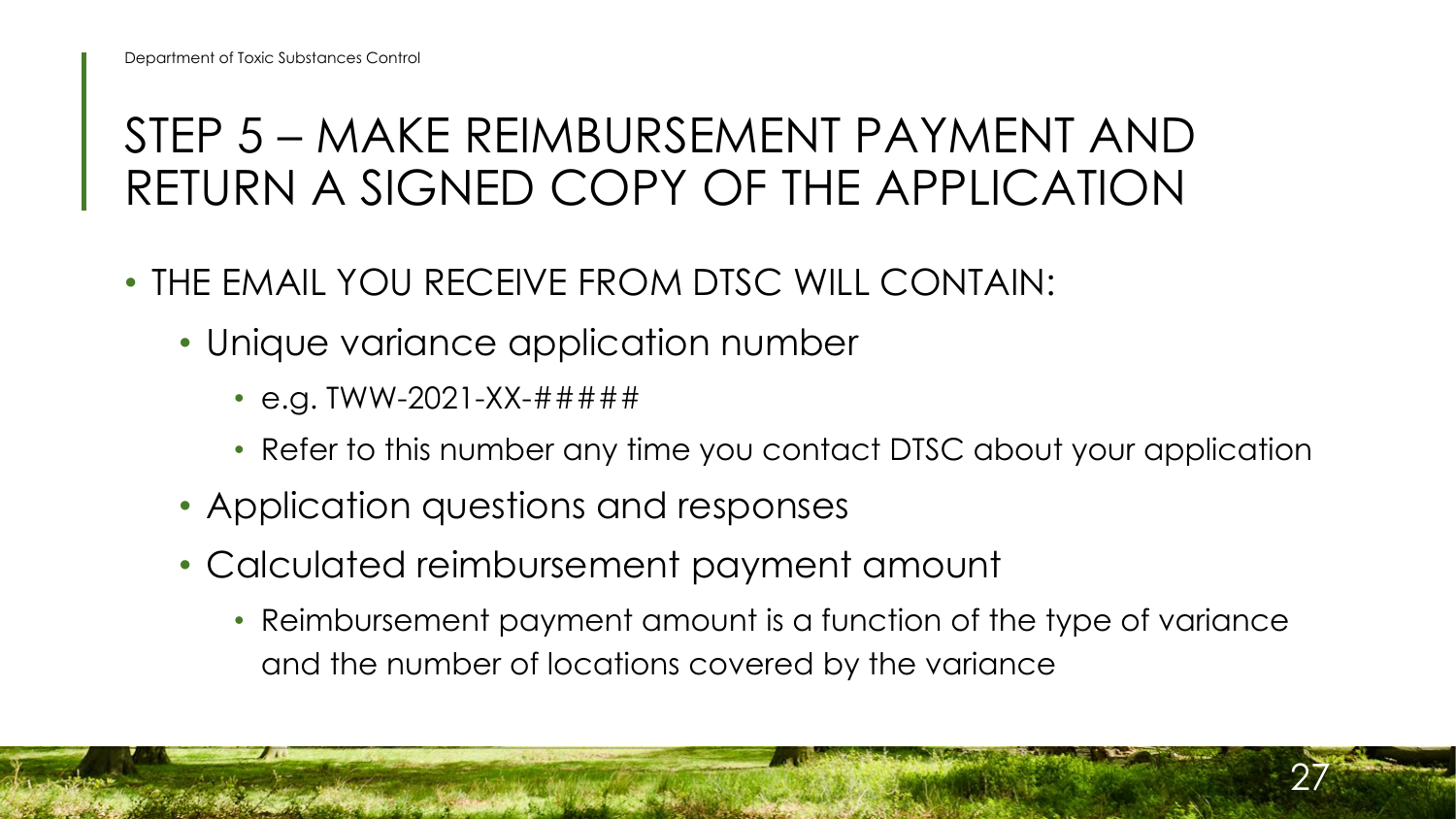#### STEP 5A – REIMBURSEMENT PAYMENT

- HOW IS THE REIMBURSEMENT PAYMENT CALCULATED?
	- • Reimbursement payment contains two parts
		- Common base cost: \$215
		- Processing cost per location: depends on variance type
	- Example, SQG/T variance covering two locations:
		- Reimbursement payment =  $$215 + 2 \times $757 = $1,729$

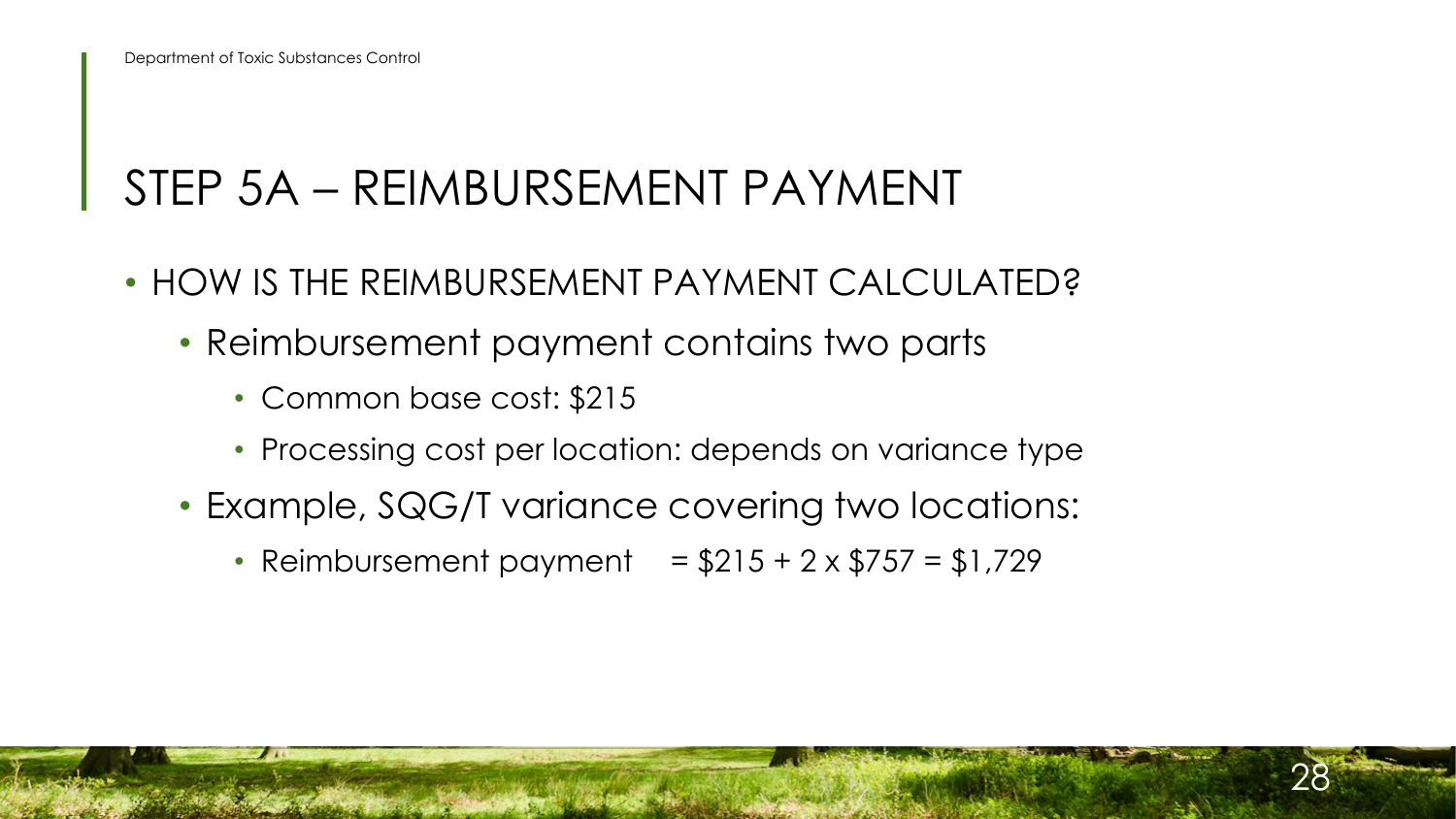### STEP 5A – REIMBURSEMENT PAYMENT CONTINUED

- NAVIGATE TO THE PAYMENTS PAGE ON DTSC'S WEBSITE
	- https://dtsc.ca.gov/make-a-payment/
- SELECT A PAYMENT METHOD
	- • If you want to receive your variance sooner you should pay by credit card and use the "Other DTSC Payments" link

- REFERENCE NUMBER
	- Use the unique variance application number
- MAKE A COPY OF THE PAYMENT CONFIRMATION RECEIPT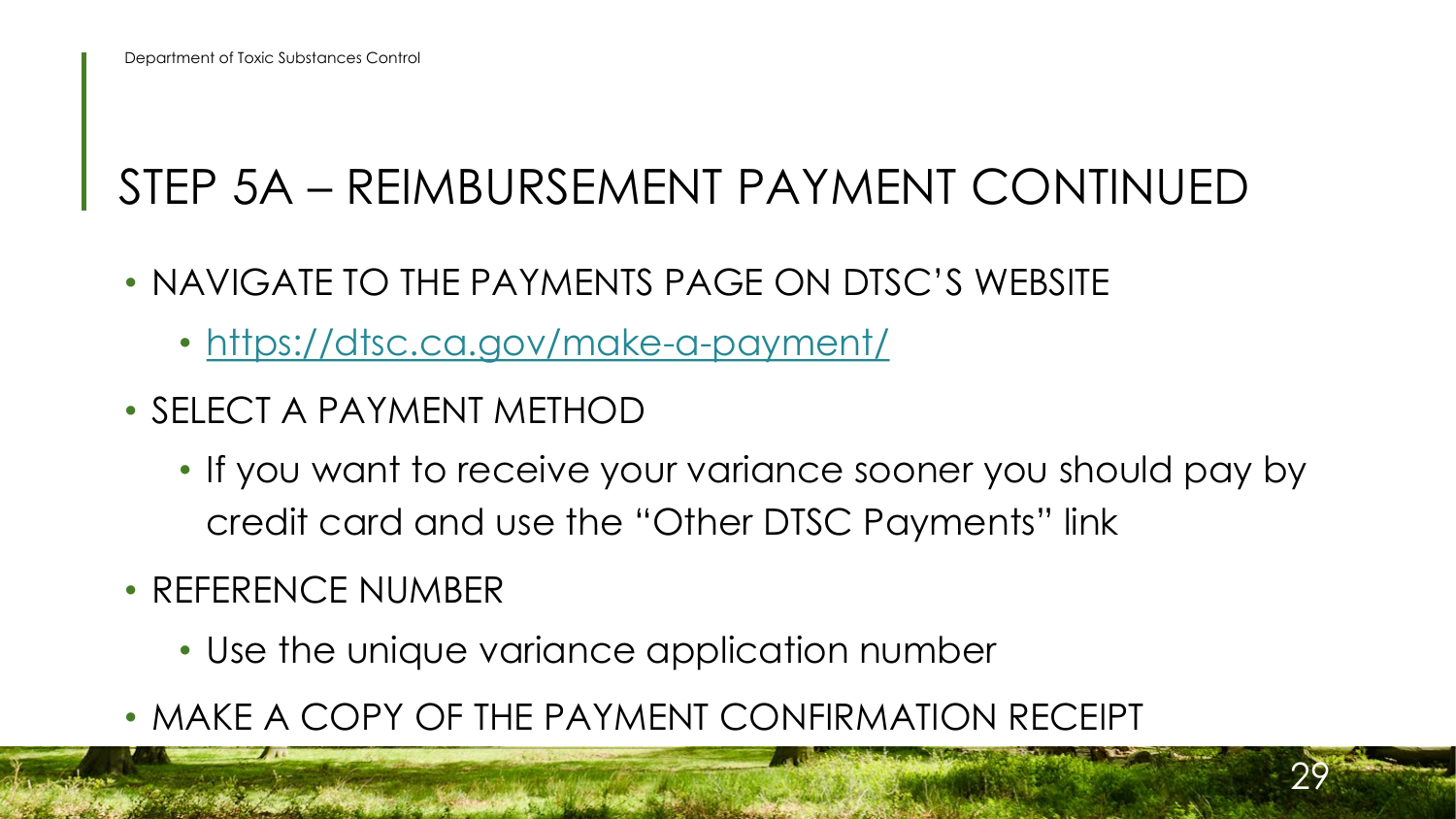#### **Pay by Credit Card**

You may use your Discover, MasterCard, Visa, or American Express Card. We do not charge a convenience fee.

Have your project, facility, invoice number, EPA ID, or other reference as applicable, along with your payment amount, credit card number, Card Code Verification (CCV), and credit card expiration date on hand when you are ready to make your payment.

DTSC recommends you use the latest version of the following web browsers: Google Chrome, Internet Explorer, Mozilla Firefox, Opera, Safari. If you are experiencing issues while using a browser's latest version, try a different browser listed above. A payment confirmation email will be sent to the email provided if the payment transaction was successful.

If the credit card transaction is later reversed, you may be subject to late payment interest or suspension of your account. If you overpay, we will issue you a refund by check.

**CONSTRUCTION OF BUILDING** 

I would like to make a payment for:

- $\triangleright$  eVQ annual filing
- > eVQ reinstatement
- > Manifest Correction
- > Cost Recovery
- > State Certified Unified Program Agencies (Imperial and Trinity Counties)
- > Consent Orders and Stipulations
- > Photocopies and Reports
- > Other DTSC Payments

**College Street** 

#### Pay by Flectronic Funds Transfer (FFT/ACH)

#### **Contact Us Related Links**

- Report an Environmental Concern
- Need help finding something on our website? Contact our Web Coordinator
- Statewide Map of DTSC Offices
- How are we doing? Take Our Survey
- Evalúe nuestro servicio

 $\Box$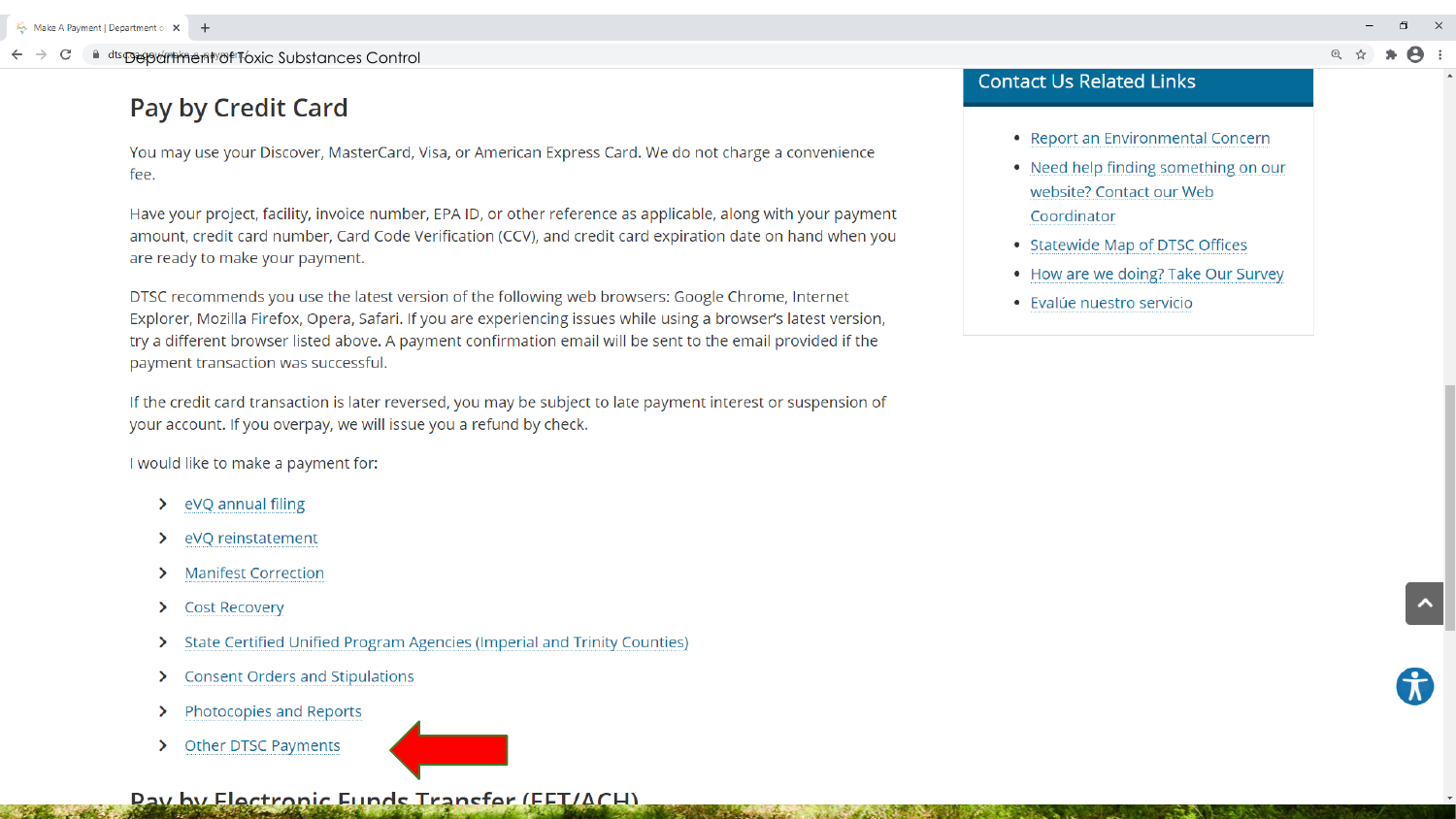

The control of the state of the control of the state of the state of the state of the state of the state of the

**RESPONSE AN ARRANGEMENT CONTROLLED FOR A** 

**SHOPLAN AND COMPANY** 

owners.

 $\mathcal{L} = \mathcal{L} \mathcal{L}$ 

Powered by PayPoint® **PayPoint Privacy Policy**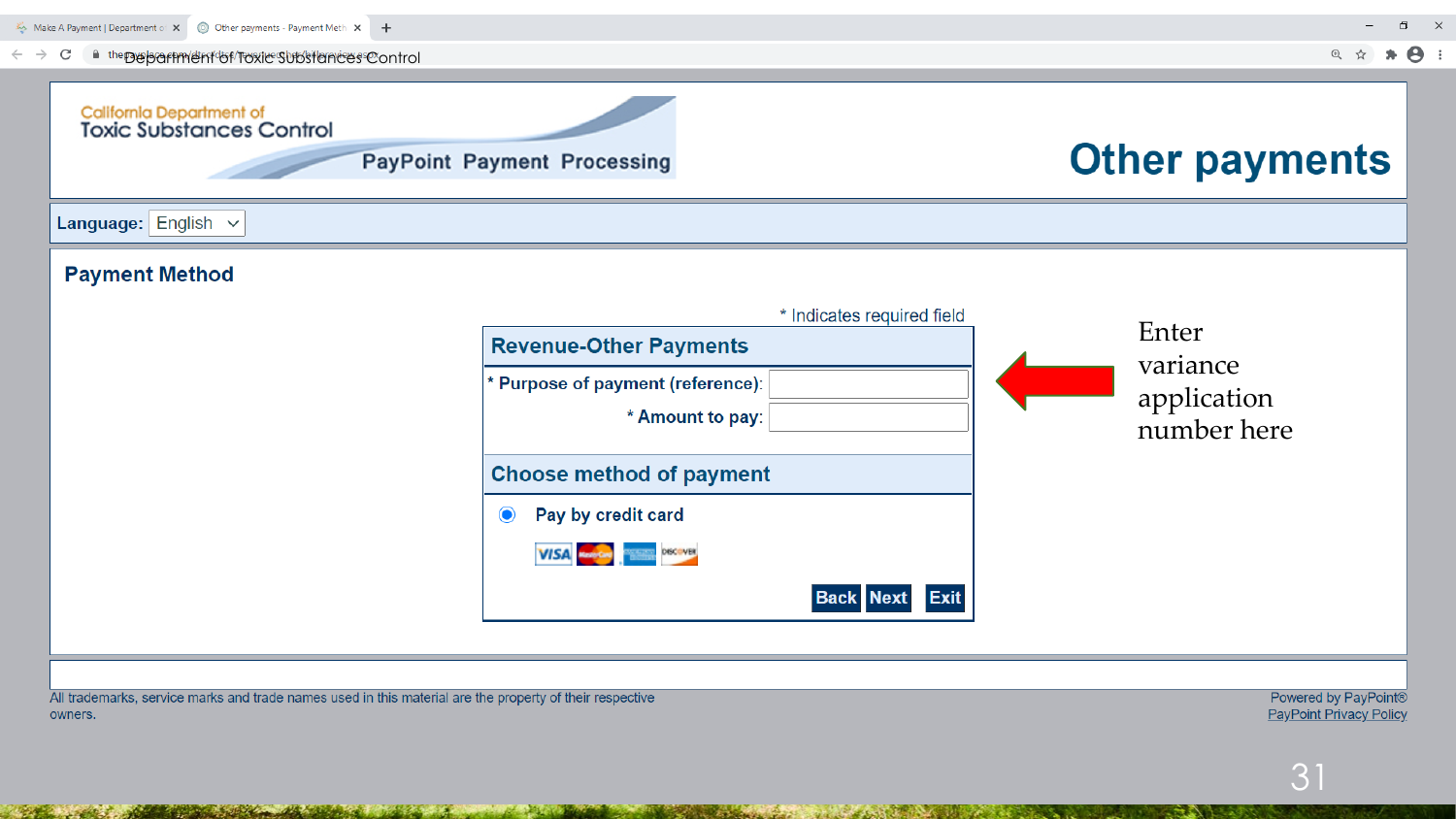## STEP 5B – SUBMITTING THE APPLICATION

- CHECK APPLICATION
	- • Read over the application responses and confirm they are accurate; make any corrections by hand
- SIGN APPLICATION
	- Sign the bottom of the email
	- Scan the signed document
	- • Use your phone to take a photograph if you don't have access to a scanner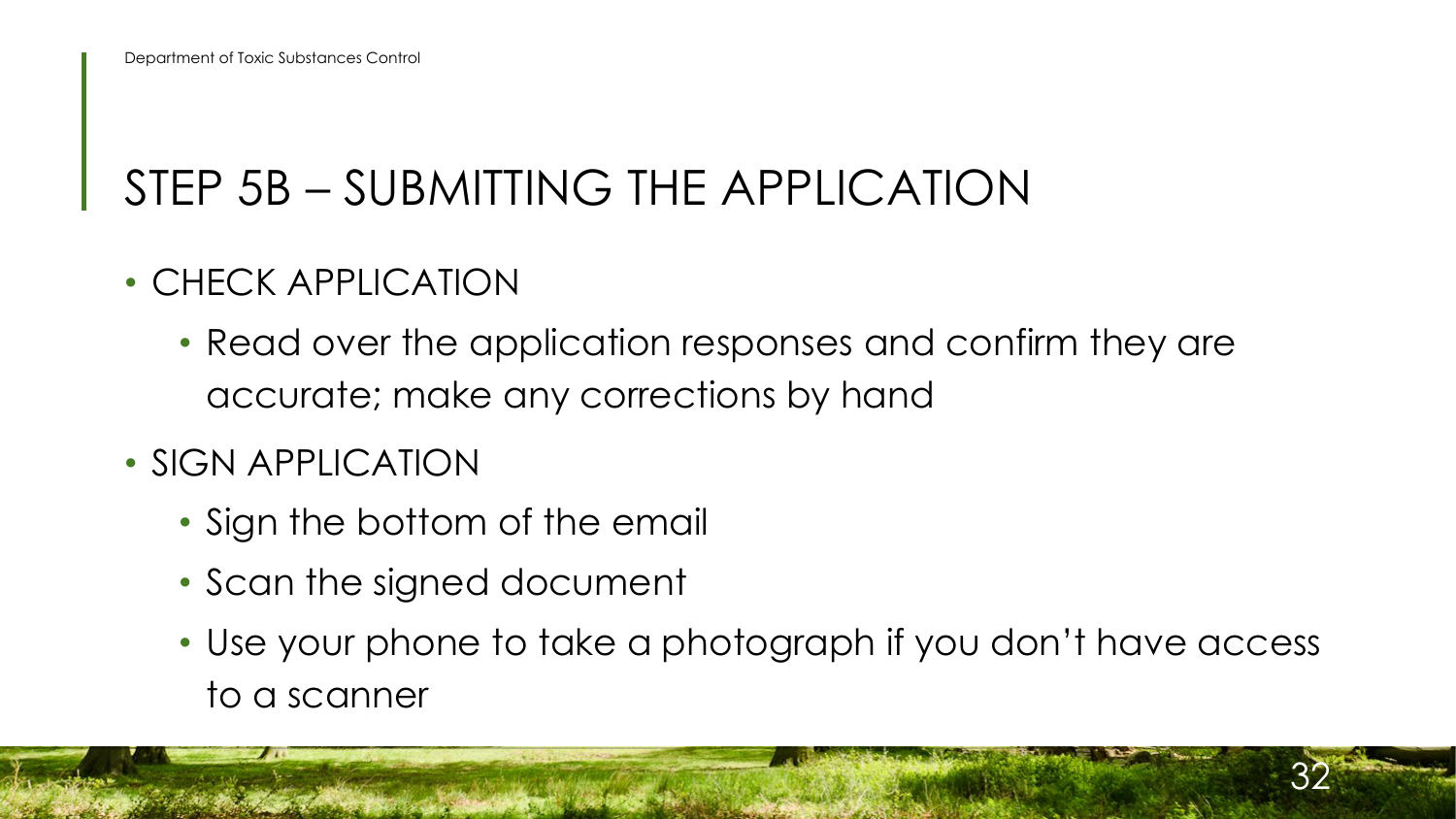### STEP 5B – SUBMITTING THE APPLICATION CONTINUED

- SEND THE COMPLETED APPLICATION TO DTSC
	- Compose an email to DTSC at "[TWW\\_Variances@dtsc.ca.gov](mailto:TWW_Variances@dtsc.ca.gov)"
	- Put your unique variance application number in the subject line
	- Attach the scanned version of the application with signature
	- Attach the payment confirmation receipt
	- Attach any other relevant information
- • AFTER SUBMITTING THE APPLICATION, YOU WILL RECEIVE AN EMAIL CONFIRMING RECEIPT BY DTSC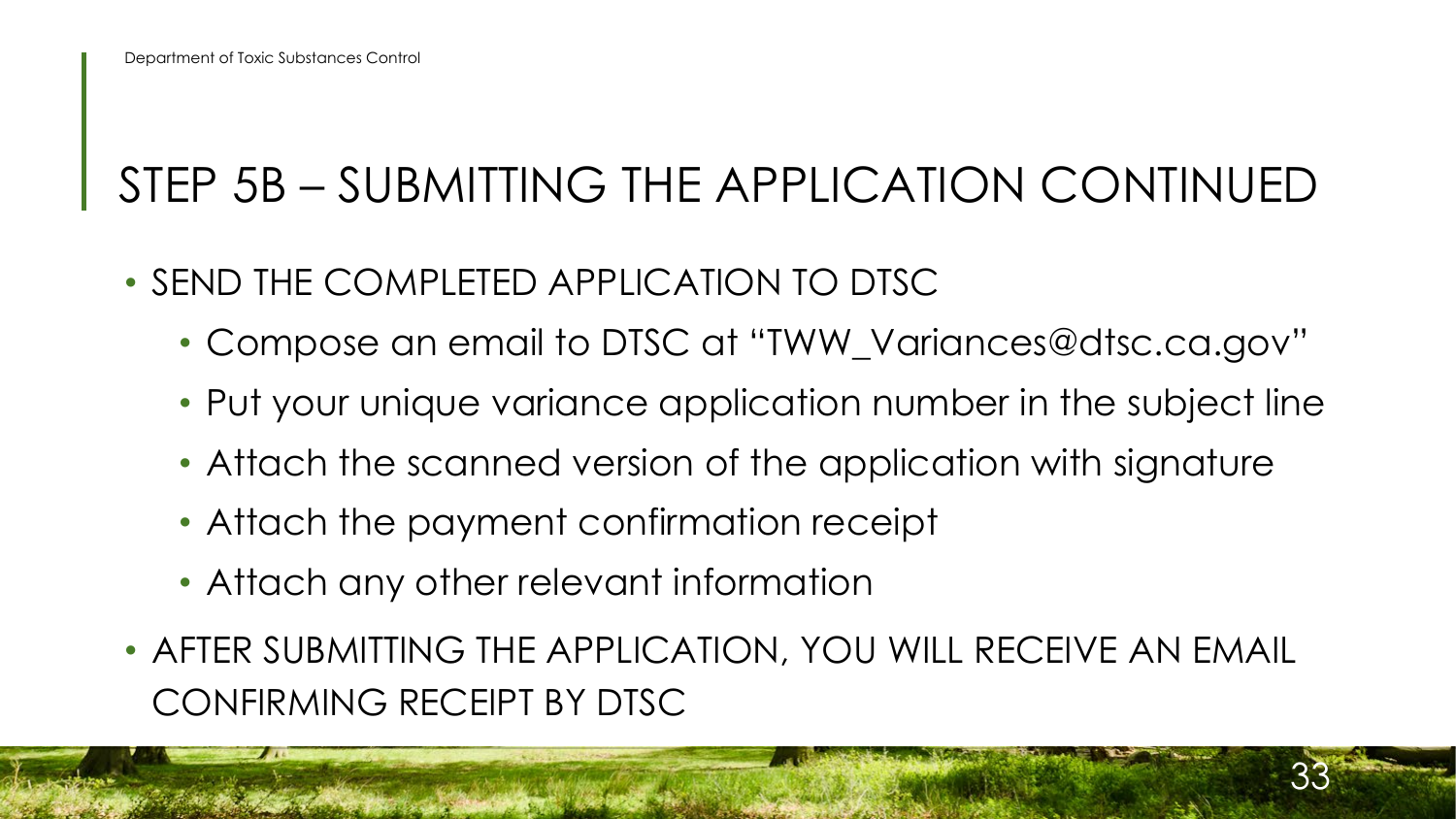### VARIANCE APPLICATION PROCESS STEP 6

- STEP 1 Determine what type of variance you require (if any)
- STEP 2 Review the sample variance language
- STEP 3 Prepare to complete the application
- STEP 4 Complete the application
- STEP 5 Make payment and return signed application
- **STEP 6 Variance application decision**

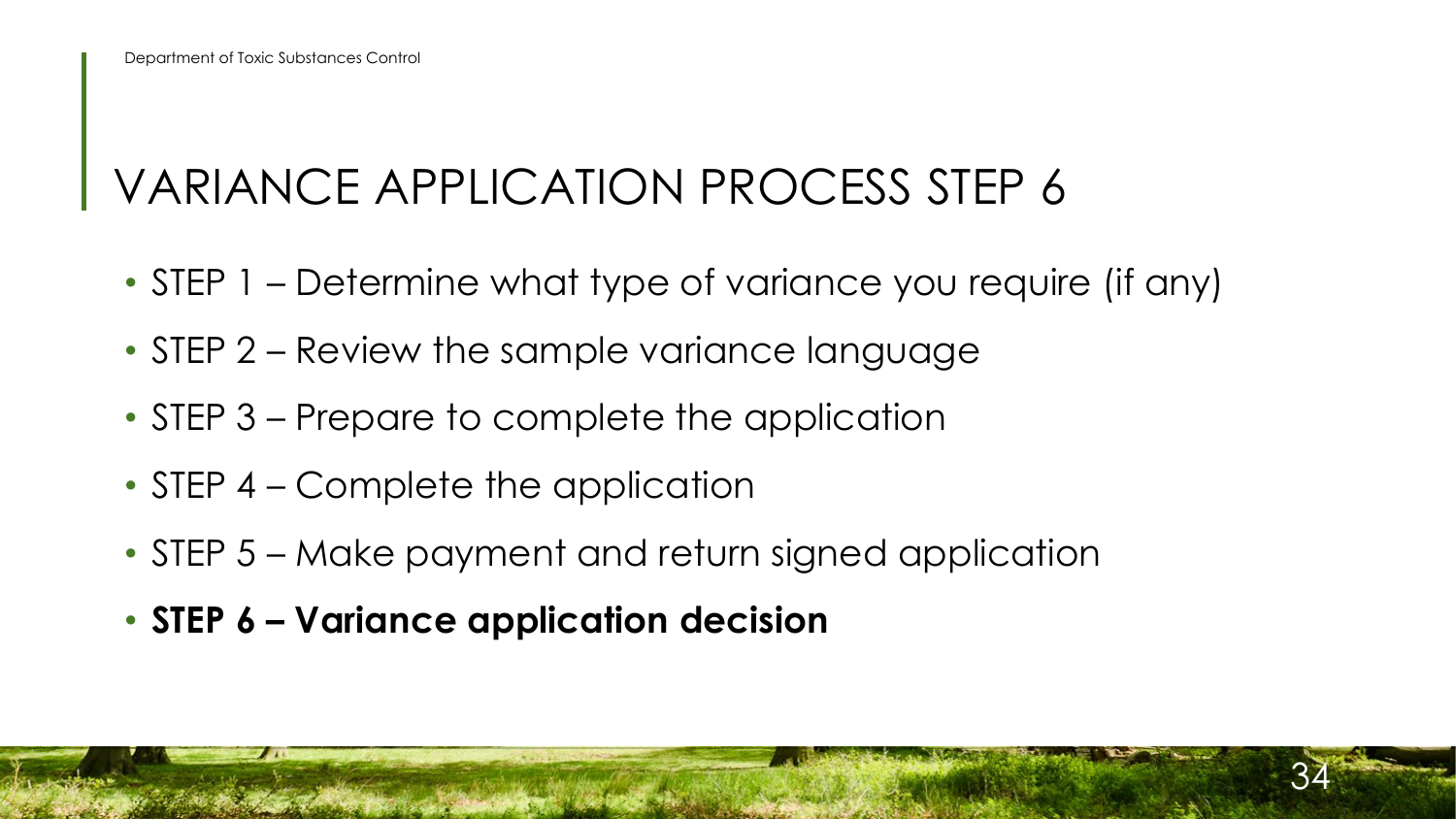## STEP 6 – VARIANCE APPLICATION DECISION

- • DTSC WILL REVIEW YOUR APPLICATION FOR COMPLETENESS
	- DTSC may contact you if we need additional information
- DTSC WILL CONFIRM RECEIPT OF YOUR PAYMENT
- • DTSC WILL MAKE A DECISION TO GRANT OR DENY YOUR REQUEST FOR A VARIANCE
	- • If your request for a variance is denied DTSC will contact you and provide an explanation

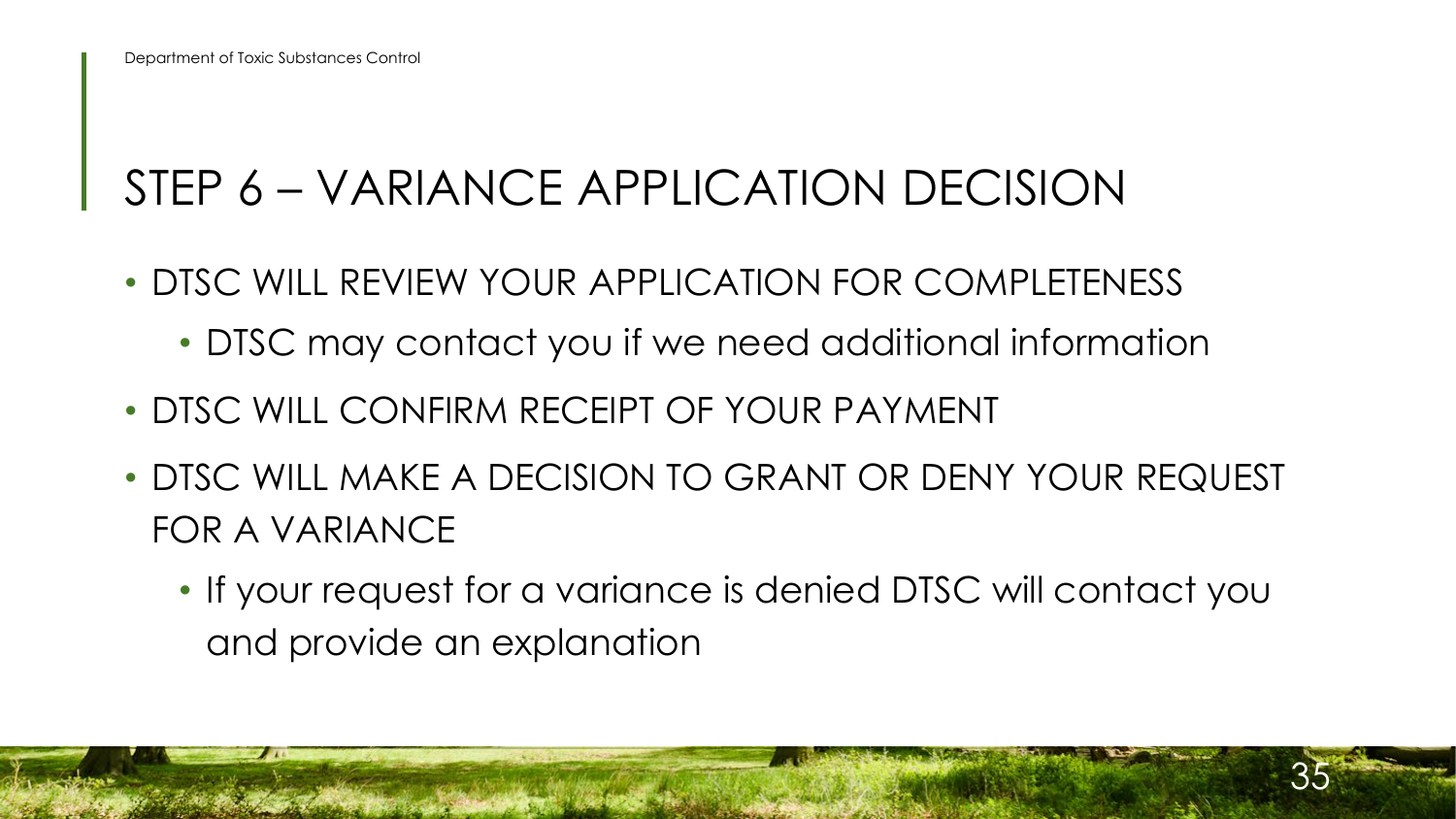#### STEP 6 – RECEIPT OF A VARIANCE

- • IF YOUR REQUEST FOR A VARIANCE IS APPROVED YOU WILL RECEIVE THE FOLLOWING BY EMAIL
	- Copy of the variance
	- Copy of the CEQA document
- • WHEN YOU RECEIVE YOUR VARIANCE YOU SHOULD THOROUGHLY REVIEW IT AND CHECK IT FOR ACCURACY
- THE VARIANCE WILL BE EFFECTIVE ON THE DATE RECEIVED

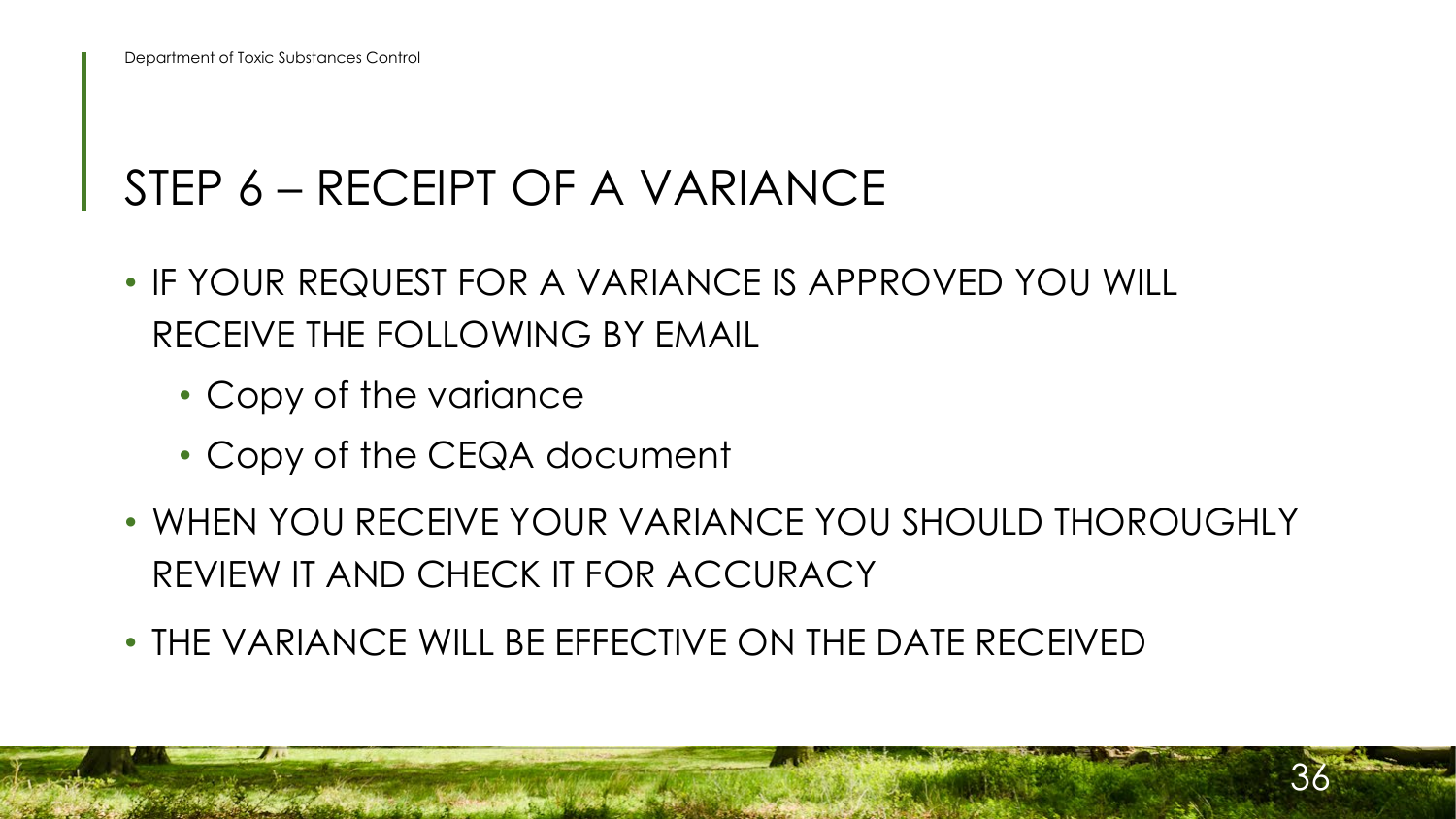## OTHER CONSIDERATIONS

- • IF YOU DON'T HAVE AN IMMEDIATE NEED FOR A VARIANCE CONSIDER WAITING A FEW WEEKS TO APPLY SO DTSC CAN HELP OTHERS FIRST
- FACILITIES THAT HAVE RECEIVED A VARIANCE • CHECK DTSC'S WEBSITE FOR AN UP-TO-DATE LIST OF DISPOSAL
- DO NOT OVERLOOK THE TRAINING PROVISIONS OF THE VARIANCES

37

• VARIANCES ARE ENFORCEABLE DOCUMENTS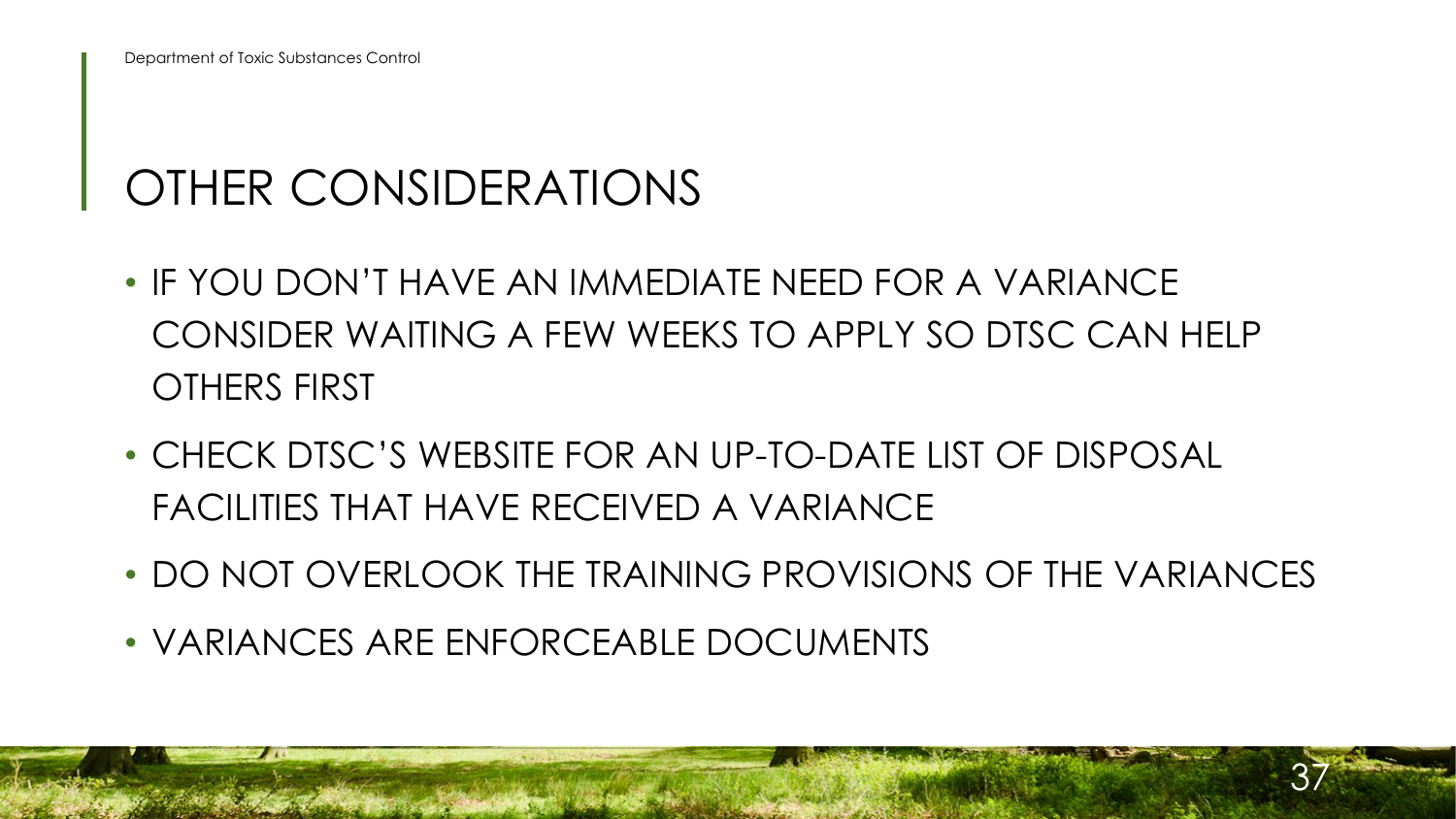# Robert Irving

#### PERMITTING DIVISION, CEQA UNIT SUPERVISING ENVIRONMENTAL PLANNER HAZARDOUS WASTE MANAGEMENT PROGRAM

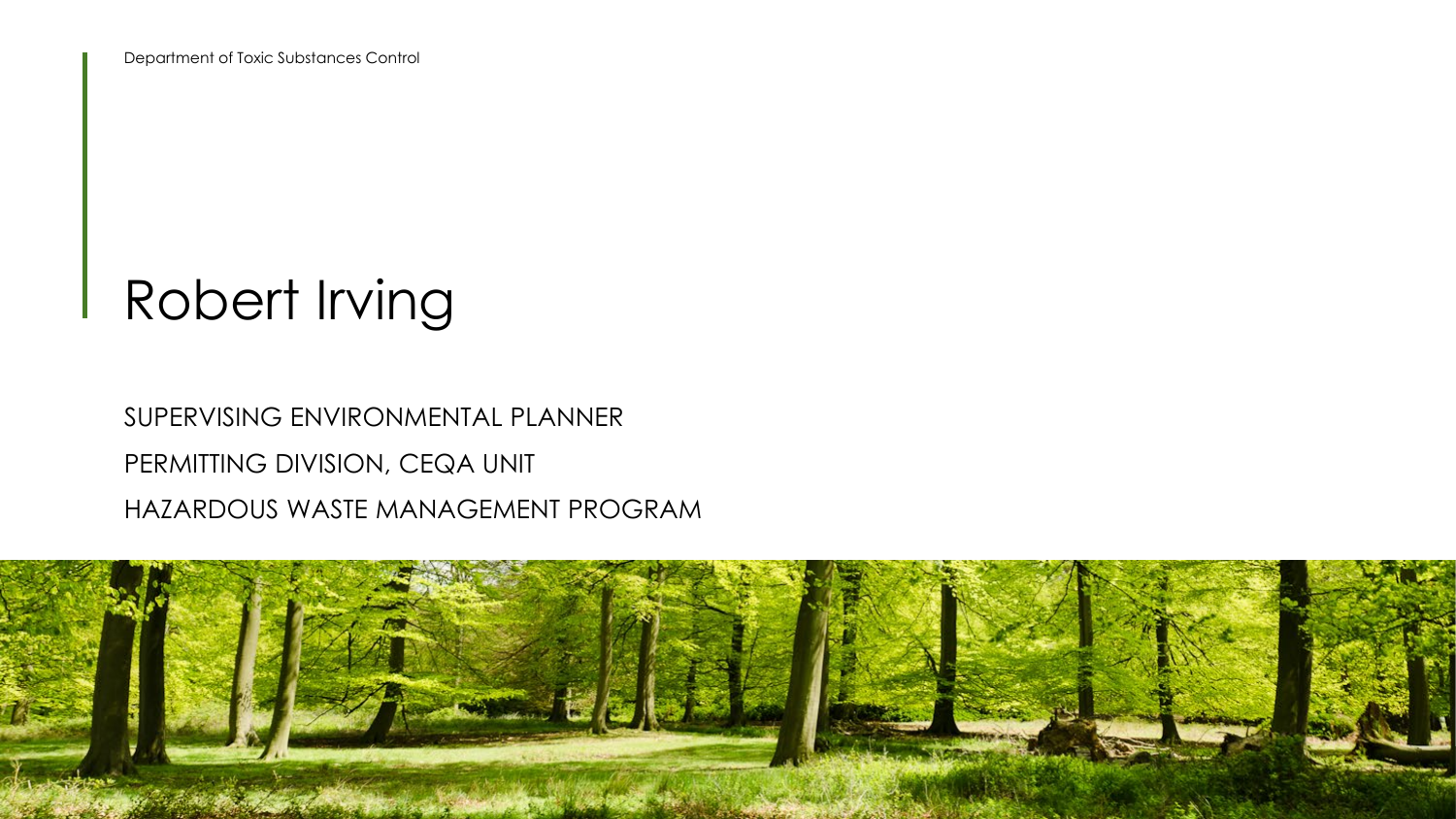

#### WHAT IS THE CALIFORNIA ENVIRONMENTAL QUALITY ACT (CEQA)?

- Enacted in 1970
- Statutes codified in Public Resources Code (PRC) Section 21000 et seq.
- 14, Division 6, Chapter 3 • Regulations within California Code of Regulations Title
- committing to a course of action on a project. 2/19/2021 39 • CEQA requires government agencies to consider the environmental consequences of their actions before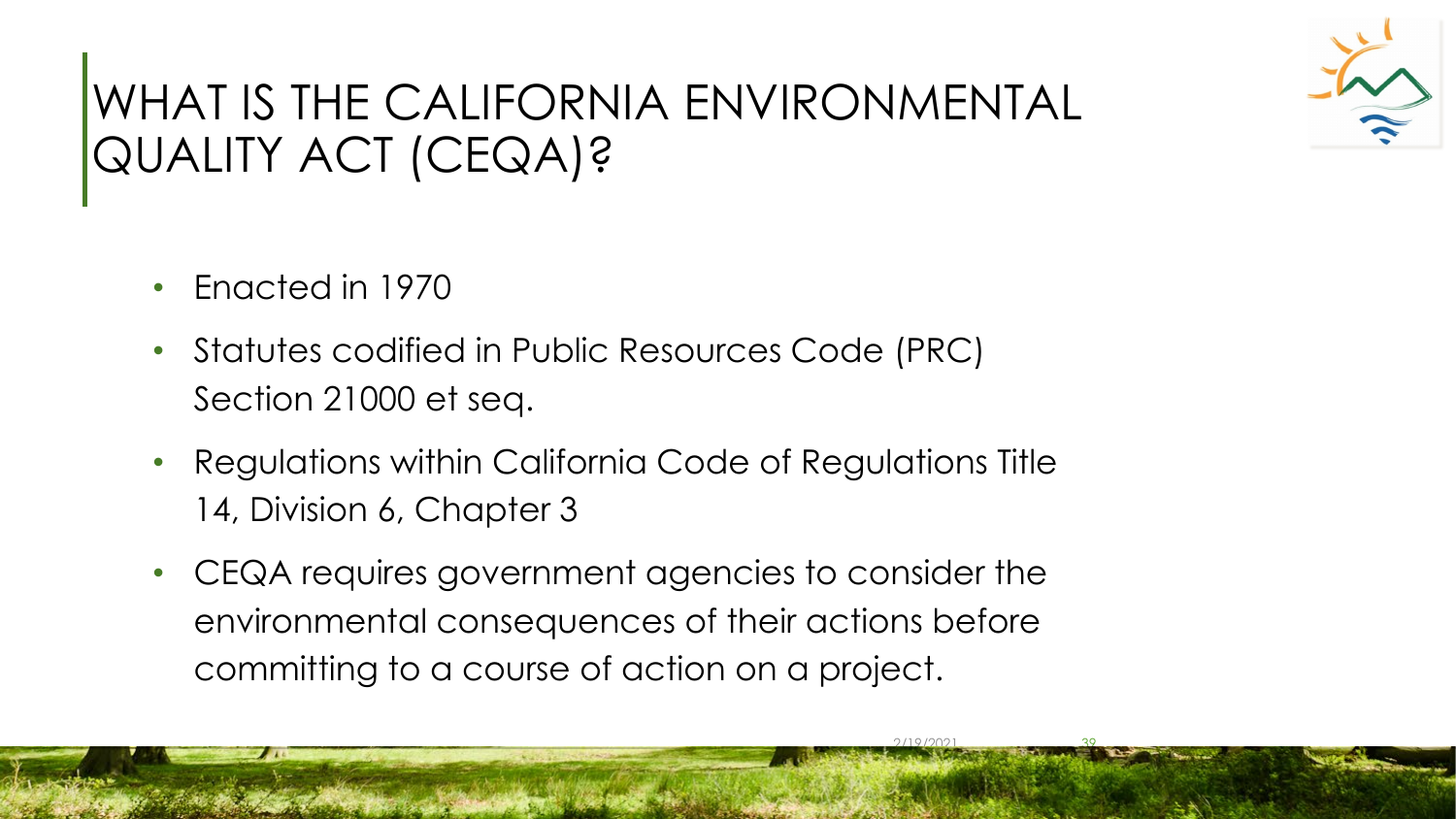## WHY DOES CEQA APPLY TO TREATED WOOD WASTE VARIANCES?

 A variance is a "Project" as defined in PRC 21065 and 14 CCR Section 15378 because:

- • it is a discretionary action by DTSC that may result in a direct physical change in the environment or a reasonably foreseeable indirect physical change to the environment, and
- • it is an activity involving the issuance to a person of a lease, permit, license, certificate, or other entitlement for use.

 $2/19/2021$   $40$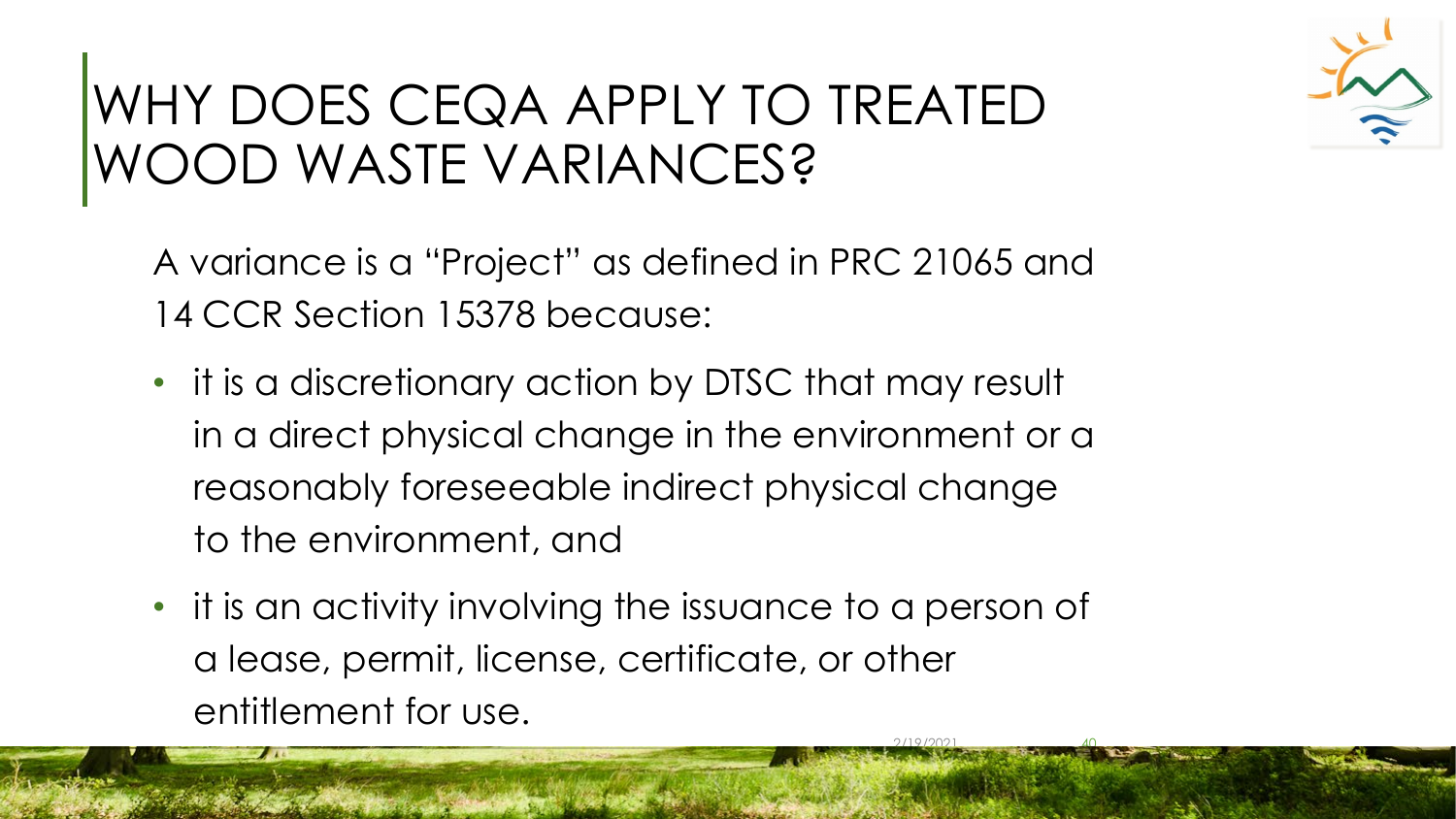## WHY ARE THERE CEQA QUESTIONS IN THE VARIANCE APPLICATION?

• Per PRC Section 21160, "the public agency may require that person [the applicant] to submit data and information which may be necessary to enable the public agency to determine whether the proposed project may have a significant effect on the environment or to prepare an environmental impact report."

 $2/19/2021$   $41$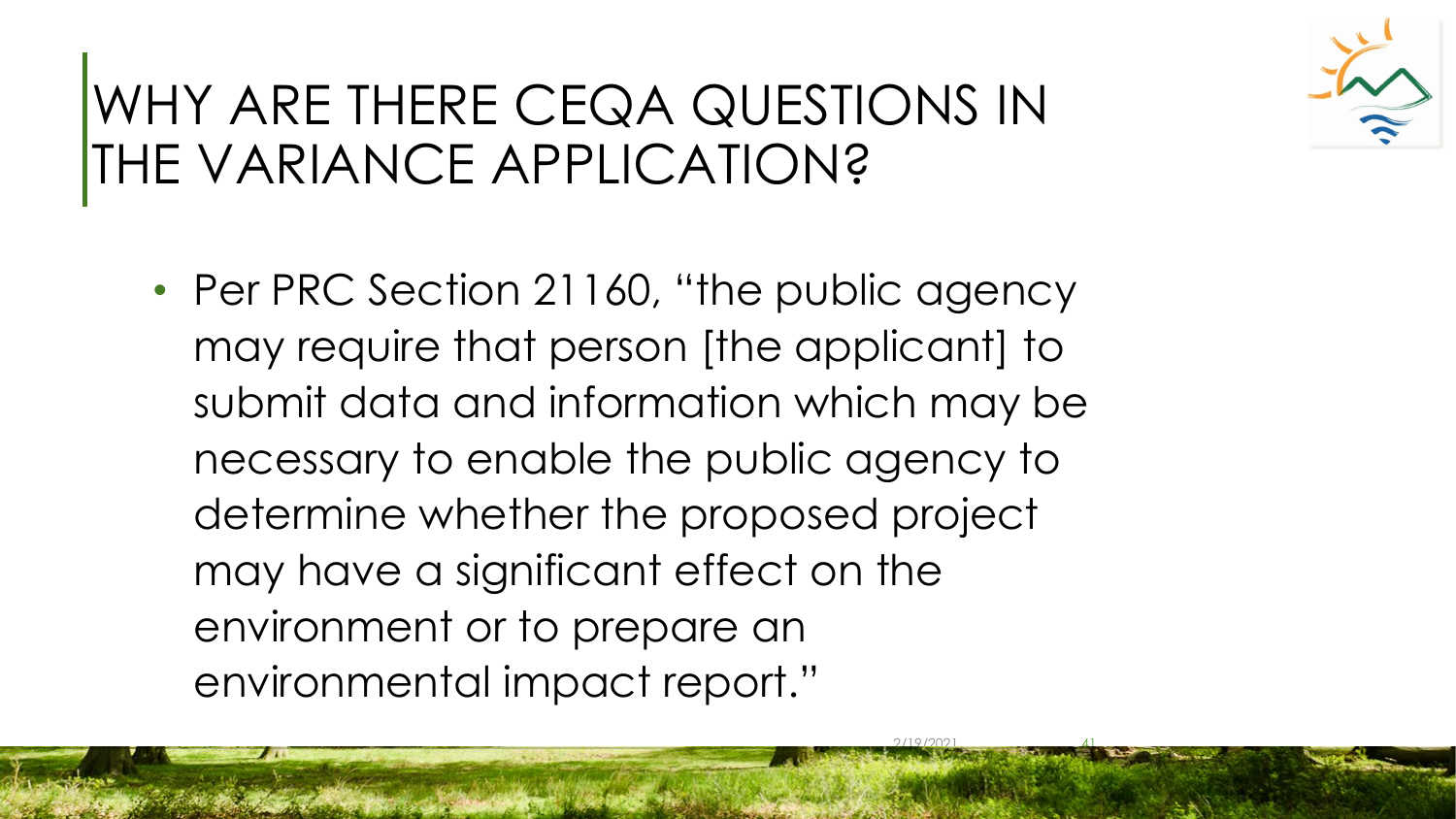## ENVIRONMENTAL INFORMATION FORM

- • Required to be submitted as part of permit applications
- 12 pages long
- • More than 100 questions & checkboxes

State of California - California Environmental Protection Agency entry the state of California - California - California - California - California - California - California - California - California - California - Californ

CALIFORNIA ENVIRONMENTAL QUAUTY ACT ENVIRONMENTAL INFORMATION FORM

The following information is requested pursuant California Code of Regulations, Title 14, Section 15063(e) and Title 22, Section 66270.14(f). This information will be used by the Department of Toxic Substances Control (DTSC) to prepare an Initial Study or other appropriate environmental documentation pursuant the California Environmental Quality Act (CEQA).

#### lnstructloos:

Provide the information requested below and within each of the environmental resource categories (use additional sheets, if necessary). If the item is not applicable to the project, include a brief explanation as to why it would not be applicable. Include the name, title and page numbers for all reference documents used in support of the information provided. If an individual is used as a reference, please include name, title, employer, and date of the interview. Attach copies of all references.

| Application Type: (Select One)<br>□Class 1* Permit Modification<br>New Post-Closure Permit<br>□ Class 2 Permit Modification<br>Post-Closure Permit Renewal<br>Class 3 Permit Modification<br>Temporary Authorization<br><b>UVariance</b><br>Emergency Permit<br>New Hazardous Waste Facility Permit<br>□Other (specify):<br>Hazardous Waste Facility Permit Renewal<br>Facility Information (Fill out information below)<br>EPA ID:<br>Project Name:<br>Site Address:<br>City:<br>State:<br>Zip:<br>County:<br>Assessor's Parcel Number (s):<br>Facility Size (sq. ft/acre):<br>Previous Permit Issue Date:<br>Contact Information (Fill out information below)<br>Preparer's Information:<br>Contact Name:<br>Email:<br>Phone:<br>Mailing Address:<br>City:<br>State:<br>Zip: | <b>Application Information:</b> |  |  |
|--------------------------------------------------------------------------------------------------------------------------------------------------------------------------------------------------------------------------------------------------------------------------------------------------------------------------------------------------------------------------------------------------------------------------------------------------------------------------------------------------------------------------------------------------------------------------------------------------------------------------------------------------------------------------------------------------------------------------------------------------------------------------------|---------------------------------|--|--|
|                                                                                                                                                                                                                                                                                                                                                                                                                                                                                                                                                                                                                                                                                                                                                                                |                                 |  |  |
|                                                                                                                                                                                                                                                                                                                                                                                                                                                                                                                                                                                                                                                                                                                                                                                |                                 |  |  |
|                                                                                                                                                                                                                                                                                                                                                                                                                                                                                                                                                                                                                                                                                                                                                                                |                                 |  |  |
|                                                                                                                                                                                                                                                                                                                                                                                                                                                                                                                                                                                                                                                                                                                                                                                |                                 |  |  |
|                                                                                                                                                                                                                                                                                                                                                                                                                                                                                                                                                                                                                                                                                                                                                                                |                                 |  |  |
|                                                                                                                                                                                                                                                                                                                                                                                                                                                                                                                                                                                                                                                                                                                                                                                |                                 |  |  |
|                                                                                                                                                                                                                                                                                                                                                                                                                                                                                                                                                                                                                                                                                                                                                                                |                                 |  |  |
|                                                                                                                                                                                                                                                                                                                                                                                                                                                                                                                                                                                                                                                                                                                                                                                |                                 |  |  |
|                                                                                                                                                                                                                                                                                                                                                                                                                                                                                                                                                                                                                                                                                                                                                                                |                                 |  |  |
|                                                                                                                                                                                                                                                                                                                                                                                                                                                                                                                                                                                                                                                                                                                                                                                |                                 |  |  |
|                                                                                                                                                                                                                                                                                                                                                                                                                                                                                                                                                                                                                                                                                                                                                                                |                                 |  |  |
|                                                                                                                                                                                                                                                                                                                                                                                                                                                                                                                                                                                                                                                                                                                                                                                |                                 |  |  |
|                                                                                                                                                                                                                                                                                                                                                                                                                                                                                                                                                                                                                                                                                                                                                                                |                                 |  |  |
|                                                                                                                                                                                                                                                                                                                                                                                                                                                                                                                                                                                                                                                                                                                                                                                |                                 |  |  |
|                                                                                                                                                                                                                                                                                                                                                                                                                                                                                                                                                                                                                                                                                                                                                                                |                                 |  |  |
|                                                                                                                                                                                                                                                                                                                                                                                                                                                                                                                                                                                                                                                                                                                                                                                |                                 |  |  |
|                                                                                                                                                                                                                                                                                                                                                                                                                                                                                                                                                                                                                                                                                                                                                                                |                                 |  |  |
|                                                                                                                                                                                                                                                                                                                                                                                                                                                                                                                                                                                                                                                                                                                                                                                |                                 |  |  |
|                                                                                                                                                                                                                                                                                                                                                                                                                                                                                                                                                                                                                                                                                                                                                                                |                                 |  |  |
|                                                                                                                                                                                                                                                                                                                                                                                                                                                                                                                                                                                                                                                                                                                                                                                |                                 |  |  |
|                                                                                                                                                                                                                                                                                                                                                                                                                                                                                                                                                                                                                                                                                                                                                                                |                                 |  |  |
|                                                                                                                                                                                                                                                                                                                                                                                                                                                                                                                                                                                                                                                                                                                                                                                |                                 |  |  |
|                                                                                                                                                                                                                                                                                                                                                                                                                                                                                                                                                                                                                                                                                                                                                                                |                                 |  |  |

 $1$  Pub. Resources Code, div. 13, § 21000 et seq

DTSC 1176 (Revised 12/17/2020)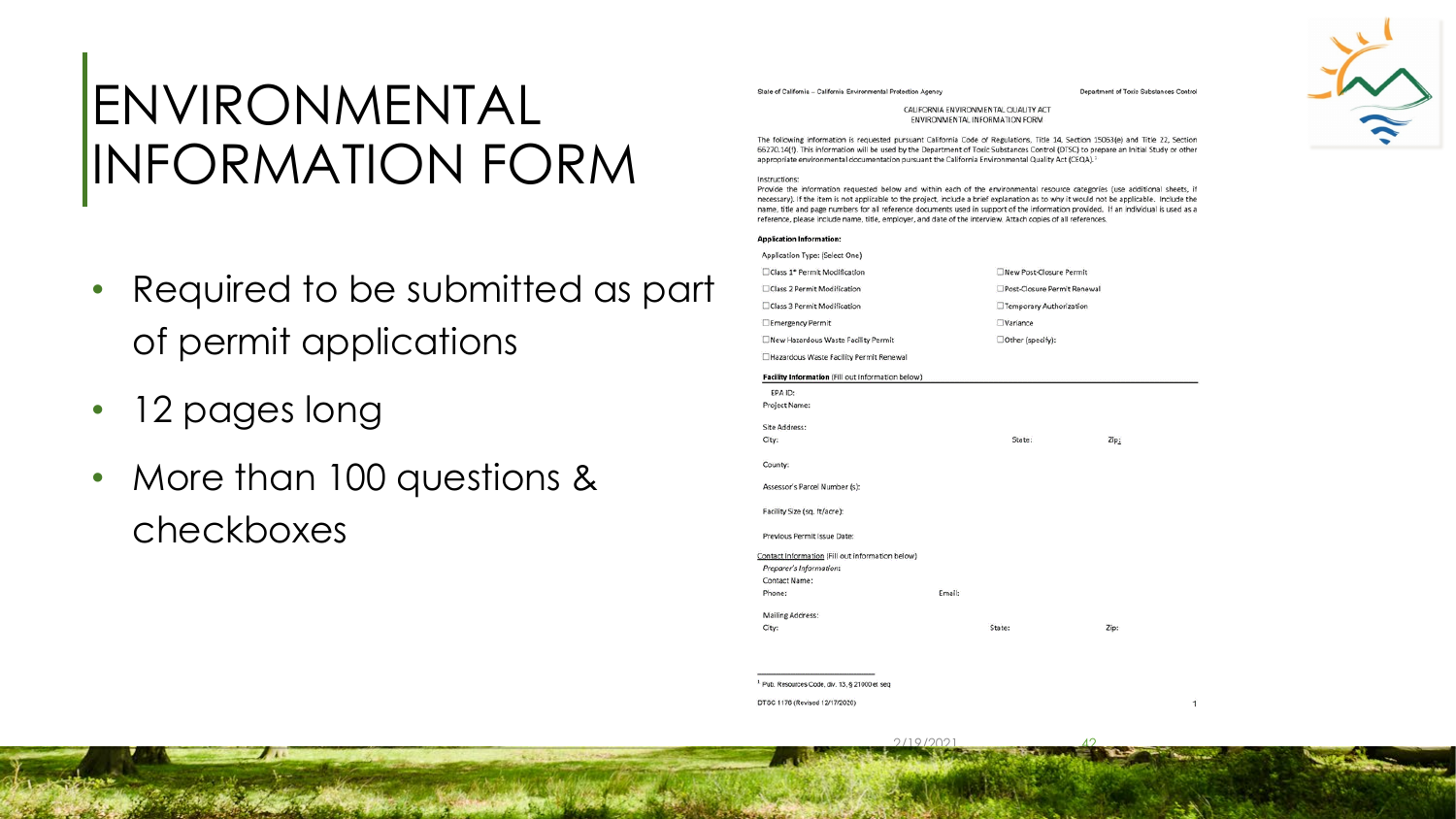# CEQA QUESTIONS IN VARIANCE APPLICATION

- Questions are tailored to each variance type
- Includes a maximum of 37 questions
- Removes non-applicable questions based on answers
- It considers many environmental variables statewide

2/19/2021 43

 • Staff will review the information provided, but may contact you with additional questions